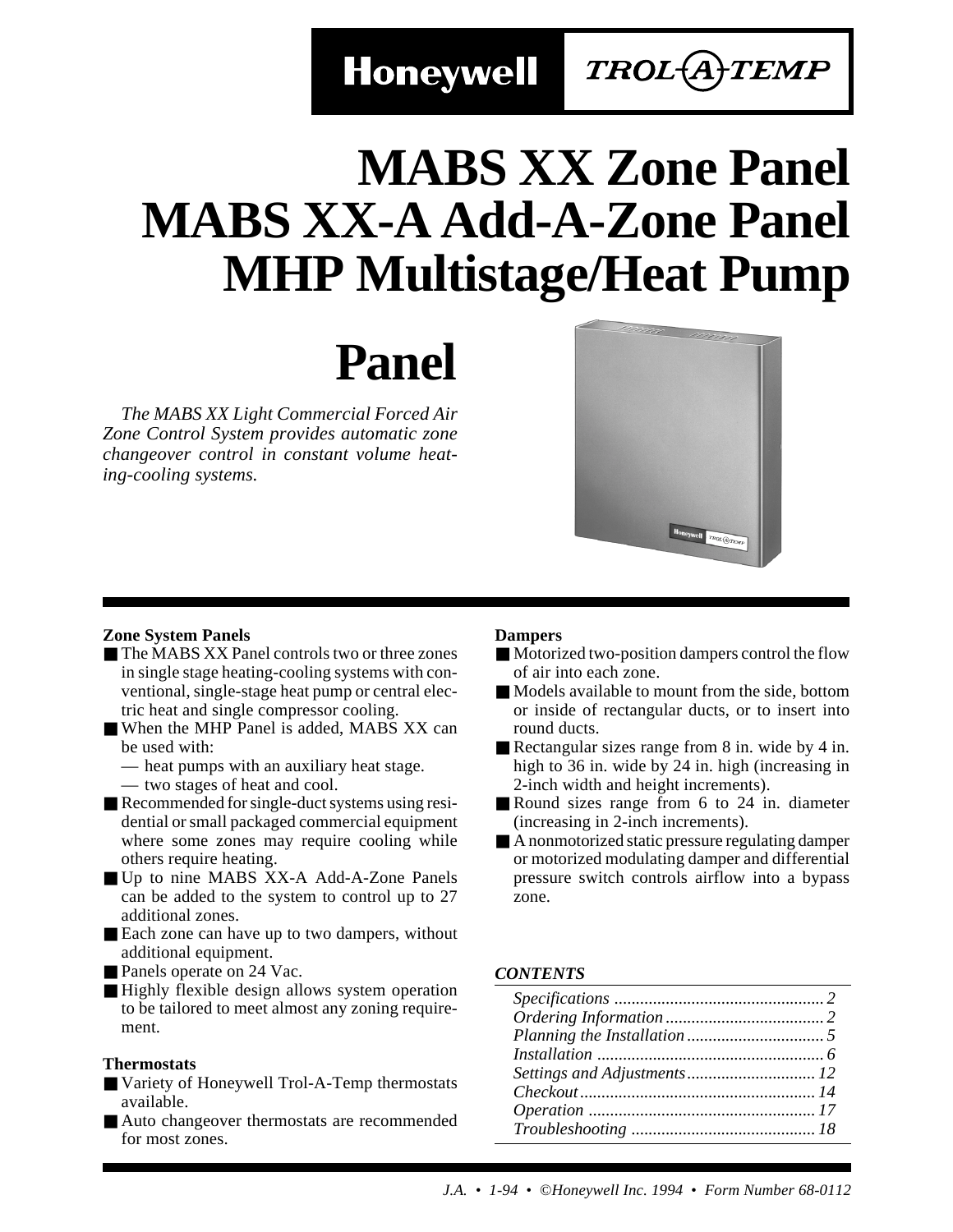**Specifications**

**IMPORTANT:** *The specifications given in this publication do not include normal manufacturing tolerances. Therefore, an individual unit may not exactly match the listed specifications. Also, this product is tested and calibrated under closely controlled conditions, and some minor differences in performance can be expected if those conditions are changed.*

### **SYSTEM OVERVIEW**

The MABS XX Zone Control System enables single stage heating and cooling systems to provide any zone with heating or cooling on demand. It provides automatic switching between the heat and cool modes with a time delay for purging the system between the end of any call and the start of the next, as well as after a power failure or on a system startup. The fan runs during the time delay.

Single stage equipment includes gas, oil and electric heat systems, water source heat pumps or any heat pump without auxiliary heat equipment. Hydronic valves for either baseboards or water coils in the duct can also be controlled without auxiliary relays.

With the addition of a MHP Multistage/Heat Pump Panel, the system can also control two stage equipment or a heat pump with auxiliary heating equipment.

Each MABS XX Panel can control up to three zones. Additional zones, to a maximum of approximately 30, are controlled by adding one or more MABS XX-A Add-A-Zone Panels. The MABS XX-A panel is like the MABS XX, but it does not include the Master Control Module (MCM). Up to ten panels can be interconnected. Each panel requires its own transformer, and each is isolated from the equipment transformer(s). Transformers must be properly phased when multiple panels are used.

Each zone requires a thermostat, which can be a single set point thermostat with a switching subbase, or a dual set point thermostat with an AUTO position on the subbase, or a thermostat with no switching subbase (and therefore no independent fan control).

Any zone thermostat with a fan switch can call for FAN ON override. The system can also turn on a fan in heat pump, hydronic and electric heat systems that do not have a plenum switch.

Also, the MABS XX Panel can be set to provide ventilation air to selected zones when the heating and cooling equipment is idle.

#### **System Components**

A MABS XX Zone Control System provides automatic changeover control of up to 30 zones in a constant volume heating and cooling system. System components, which must be ordered separately, include:

- MABS XX Zone Panel for up to three zones.
- MABS XX-A Add-A-Zone Panel for up to three additional zones.,
- MHP Multistage/Heat Pump Panel for use with multistage heat pumps, two stage conventional heat and two-stage cooling equipment.
- Thermostat with system and fan switching for each zone.
- One or two motorized dampers for each zone without additional equipment.
- One 40 VA system transformer for each MABS XX and MABS XX-A Panel.
- Static pressure regulating damper as required. See Planning the Installation section for details.
- If more than two dampers are required per zone, use an SDCR Slave Damper Control Relay. See Accessories.

Review Planning the Installation section before selecting system components.

#### **ZONE PANELS**

The zone panels operate the heating or cooling system and zone dampers in response to the zone thermostats. Switching between heating and cooling can be automatic, depending on the thermostat and subbase used. See Table 1 and specifications on page 3.

### **Ordering Information**

When purchasing replacement and modernization products, refer to the Honeywell Trol-A-Temp price sheet for complete ordering number

If you have additional questions, need further information, or would like to comment on our products or services, please write or phone:

Honeywell Trol-A-Temp, 57 Bushes Lane, Elmwood Park, NJ 07407-3204. Telephone: 201-794-8004. 800-TAT-TEMP. Fax: 201-794-1359.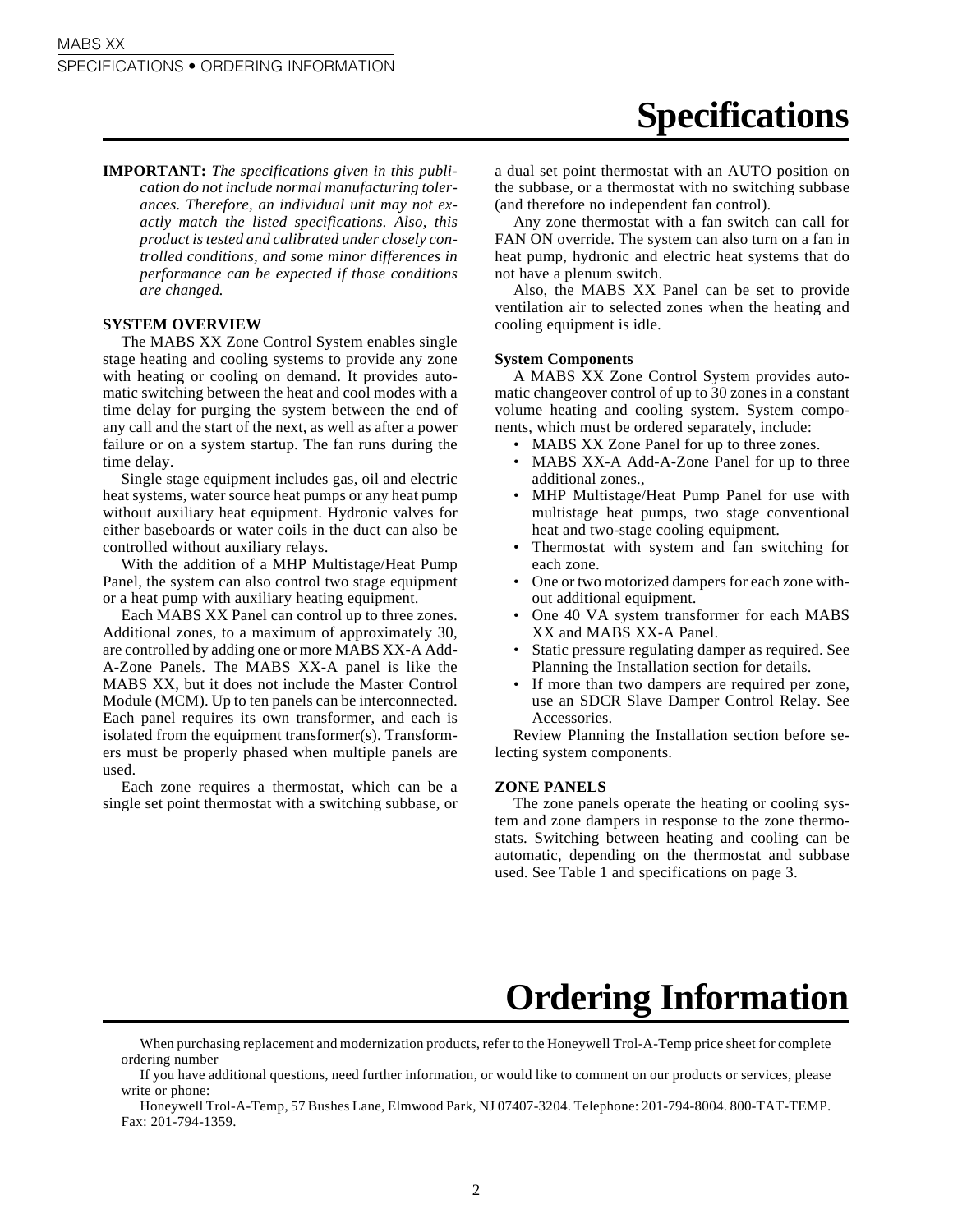| <b>Order Number</b> | <b>Description</b>                             | Max. No.<br>of Zones | <b>Application</b>                                                                                                  | <b>Comments</b>                        |
|---------------------|------------------------------------------------|----------------------|---------------------------------------------------------------------------------------------------------------------|----------------------------------------|
| <b>MABS XX-2</b>    | Mastertrol Automatic<br>Changeover Zone Panel. | 2                    | Single stage gas, oil or electric<br>heat, compressor cooling; one<br>required per system                           |                                        |
| MABS XX-3           |                                                | 3                    |                                                                                                                     |                                        |
| <b>MHP</b>          | Multistage/Heat Pump<br>Panel.                 | N/A                  | Use with MABS XX for heat<br>pump with auxiliary heat, two-<br>stage conventional heating, and<br>two stage cooling | Use one per system.                    |
| <b>MABS XX-A1</b>   | Mastertrol Add-A-Zone<br>Panel.                | 1                    | Expands MABS XX to<br>additional zones; less MCM<br>board for system connections                                    | Use with<br>MABS XX-2<br>or MABS XX-3. |
| <b>MABS XX-A2</b>   |                                                | 2                    |                                                                                                                     |                                        |
| MABS XX-A3          |                                                | 3                    |                                                                                                                     |                                        |

### TABLE 1—ZONE CONTROL PANELS.

ELECTRICAL RATING: 24 Vac, 60 Hz.

WIRING CONNECTIONS: Screw pressure terminals for thermostat gauge wire connections.

- MOUNTING: Panels mount with relays toward top with two screws through mounting holes in cabinet back. PANEL DIMENSIONS:
- MABS XX and MABS XX-A: 11-1/16 in. high x 10-15/ 16 in. wide x 2-5/16 in. deep [281 mm high x 278 mm wide x 59 mm deep].
- MHP: 4 in. high  $x$  6 in. wide  $x$  1-1/2 in. deep [102 mm high x 152 mm wide x 39 mm deep].

### **THERMOSTATS AND SUBBASES**

These thermostats, with the appropriate subbase, signal the zone control panel to control the zone damper and to operate the heating or cooling equipment as needed. Different zones can use different thermostat types, as long as the thermostats are appropriate for the heating and cooling equipment.

Each zone may include system and fan switching. An AUTO system position is not required, but eliminates the need to manually switch between heating and cooling as the zone demand changes. In some thermostats, system and fan switching is on the thermostat; in others, a separate switching subbase is required. See Table 2 to select the desired thermostats and subbases.

|                            | Honevwell                           |                             |                                                  |              | <b>Stages</b> |                         | Switching                |                      | No. of         |
|----------------------------|-------------------------------------|-----------------------------|--------------------------------------------------|--------------|---------------|-------------------------|--------------------------|----------------------|----------------|
| <b>Order Number</b>        | <b>OS Number</b>                    | <b>Type</b>                 | <b>Application</b>                               | Heat         | Cool          | Color                   | <b>System</b>            | Fan                  | <b>Wires</b>   |
| <b>SINGLE STAGE MODELS</b> |                                     |                             |                                                  |              |               |                         |                          |                      |                |
| TRT/MCRS <sup>a</sup>      | T87F3715/<br>Q539A1436 <sup>a</sup> | Electro-<br>mechanical      | Conventional<br>heat/cool                        |              |               | Gold                    | COOL-OFF-<br><b>HEAT</b> | $ON-$<br><b>AUTO</b> | $\overline{4}$ |
| TRT-W/MCRS-W <sup>a</sup>  | T87F3707/<br>O539A1428 <sup>a</sup> | Electro-<br>mechanical      | Conventional<br>heat/cool                        | $\mathbf{1}$ | 1             | White                   | COOL-OFF-<br><b>HEAT</b> | $ON-$<br><b>AUTO</b> | $\overline{4}$ |
| $MCHC-A^b$                 | T874A1465/<br>O674E1379             | Electro-<br>mechanical      | Conventional<br>heat/cool                        | 1            | 1             | White                   | HEAT-OFF-<br>COOL-AUTO   | AUTO-<br>ON          | $\overline{4}$ |
| $HCT^b$                    | T874A1465/<br>O674D1123             | Electro-<br>mechanical      | Conventional<br>heat/cool                        | 1            | 1             | White                   | None                     | None                 | 3              |
| MCHC <sup>b</sup>          | T874A1465/<br>O674B1471             | Electro-<br>mechanical      | Conventional<br>heat/cool                        | 1            | 1             | White                   | HEAT-OFF-<br>COOL        | AUTO-<br>ON          | $\overline{4}$ |
| T8601C1054                 | T8601C1054                          | Energy saving<br>electronic | Conventional<br>heat/cool;<br>system<br>powered  | 1            | $\mathbf{1}$  | White with<br>gray base | HEAT-OFF-<br>COOL        | $ON-$<br><b>AUTO</b> | 5              |
| T8601C1062                 | T8601C1062                          |                             |                                                  |              |               | Beige                   |                          |                      |                |
| T8601D1045                 | T8601D1045                          | Energy saving<br>electronic | Conventional<br>heat/cool;<br>system<br>powered  | 1            | $\mathbf{1}$  | White with<br>gray base | HEAT-OFF-<br>COOL-AUTO   | $ON-$<br><b>AUTO</b> | 5              |
| T8602C1061                 | T8602C1061                          | Energy saving<br>electronic | Conventional<br>heat/cool;<br>battery<br>powered | 1            | $\mathbf{1}$  | White with<br>gray base | HEAT-OFF-<br>COOL        | $ON-$<br><b>AUTO</b> | $\overline{4}$ |

TABLE 2—THERMOSTAT AND SUBBASE MODELS.

<sup>a</sup> Order subbase separately. Subbase required when TRT is used with MABS XX. *(continued next page)* 

<sup>b</sup> Subbase shipped with thermostat.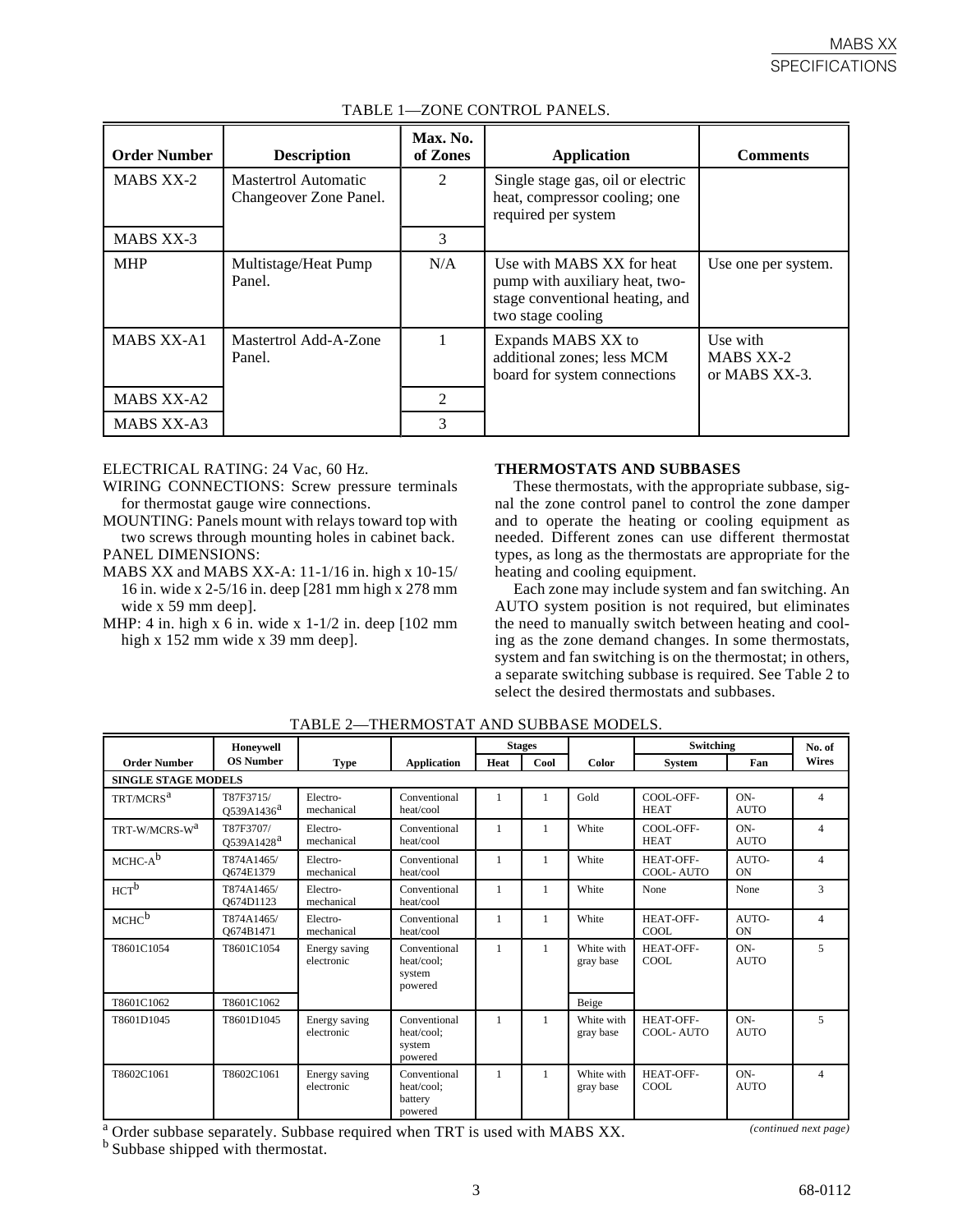|                                        | Honeywell                            |                                              |                                                  |                | <b>Stages</b>  |                         | Switching                               |                      | No. of                     |
|----------------------------------------|--------------------------------------|----------------------------------------------|--------------------------------------------------|----------------|----------------|-------------------------|-----------------------------------------|----------------------|----------------------------|
| <b>Order Number</b>                    | <b>OS Number</b>                     | <b>Type</b>                                  | <b>Application</b>                               | Heat           | Cool           | Color                   | <b>System</b>                           | Fan                  | <b>Wires</b>               |
| <b>SINGLE STAGE MODELS (continued)</b> |                                      |                                              |                                                  |                |                |                         |                                         |                      |                            |
| T8602C1079                             | T8602C1079                           | Energy saving<br>electronic                  | Conventional<br>heat/cool:<br>battery<br>powered | $\mathbf{1}$   | $\mathbf{1}$   | Beige                   | <b>HEAT-OFF-</b><br>COOL.               | ON-<br><b>AUTO</b>   | $\overline{4}$             |
| T8603D1001                             | T8603D1001                           | Energy saving<br>electronic                  | Conventional<br>heat/cool:<br>battery<br>powered | $\mathbf{1}$   | $\mathbf{1}$   | White with<br>gray base | None, Auto                              | None.<br>Auto        | 5                          |
| T8603D1019                             | T8603D1019                           | Energy saving<br>electronic                  | Conventional<br>heat/cool:<br>battery<br>powered | $\mathbf{1}$   | $\mathbf{1}$   | Beige                   | None, Auto                              | None.<br>Auto        | 5                          |
| <b>MULTISTAGE MODELS</b>               |                                      |                                              |                                                  |                |                |                         |                                         |                      |                            |
| $MCTS^b$                               | T874D1801/<br>Q674B1463 <sup>a</sup> | Electro-<br>mechanical                       | Multi-stage;<br>conventional<br>heat/cool        | 2              | 2              | Beige                   | <b>HEAT-OFF-</b><br>COOL                | AUTO-<br>ON          | 6                          |
| $MCTS-W$ <sup>b</sup>                  | T874D1827/<br>O674B1471 <sup>b</sup> | Electro-<br>mechanical                       | Multi-stage;<br>conventional<br>heat/cool        | $\overline{2}$ | $\overline{c}$ | White                   | HEAT-OFF-<br>COOL                       | AUTO-<br><b>ON</b>   | 6                          |
| $MCTS-A^b$                             | T874D1827/<br>O674E1379              | Electro-<br>mechanical                       | Multi-stage;<br>conventional<br>heat/cool        | $\overline{2}$ | $\overline{2}$ | White                   | HEAT-OFF-<br><b>COOL-AUTO</b>           | AUTO-<br>ON          | 6                          |
| T8621D7063                             | T8621D7063                           | Energy saving<br>electronic                  | Multi-stage<br>conventional<br>heat/cool         | $\overline{2}$ | $\overline{c}$ | White with<br>gray base | <b>HEAT-OFF-</b><br>COOL                | ON-<br><b>AUTO</b>   | $\tau$                     |
| T8621D7071                             | T8621D7071                           | Energy saving<br>electronic                  | Multi-stage<br>conventional<br>heat/cool         | $\overline{2}$ | $\overline{c}$ | White with<br>gray base | None                                    | None                 | 6                          |
| <b>HEAT PUMP MODELS</b>                |                                      |                                              |                                                  |                |                |                         |                                         |                      |                            |
| MCHPA <sup>b</sup>                     | Y594G1492                            | Electro-<br>mechanical                       | Heat pump                                        | $\overline{c}$ | $\mathbf{1}$   | White                   | EM HT-HEAT-<br>OFF-COOL-<br><b>AUTO</b> | AUTO-<br>ON          | $\overline{7}$             |
| T8611R1125                             | T8611R1125                           | Energy saving<br>electronic                  | Heat pump                                        | $\overline{2}$ | $\mathbf{1}$   | White with<br>gray base | <b>EM HT-HT-</b><br>OFF-COOL            | $ON-$<br><b>AUTO</b> | $\tau$                     |
| T8631R1006                             | T8631R1006                           | Energy saving<br>electronic<br>communicating | Heat pump                                        | $\overline{2}$ | $\mathbf{1}$   | White with<br>gray base | EM HT-HT-<br>OFF-COOL                   | ON-<br><b>AUTO</b>   | 7 (Plus<br>H-Bus<br>Wires) |

### TABLE 2—THERMOSTAT AND SUBBASE MODELS *(continued)*.

<sup>a</sup> Order subbase separately. Subbase required when TRT is used with MABS XX.

**b** Subbase shipped with thermostat.

MOUNTING: All models mount directly on a wall or on a two by four inch horizontal outlet box. To mount the T87 on an outlet box, order the 129044A Adapter Plate Assembly (gold).

### **DAMPERS**

These dampers open and close in response to the control panel and control air flow to the zone, providing temperature control. They include a factory mounted actuator motor. Motor assembly is removable for service or replacement without disturbing the damper.

A motorized damper is mounted in the duct takeoff to each zone. The system may require a SPRD Static Pressure Relief Damper to assure correct static pressure and air delivery to each zone. See Planning the Installation section.

### MODELS:

AOBD Automatic Opposed Blade Damper—Side Mount. Actuator motor side mounted for installation through side of duct.

- AOBD-BM Automatic Opposed Blade Damper—Bottom Mount. Actuator motor mounted on the bottom of the damper to allow installation through bottom of duct.
- IOBD Internal Opposed Blade Damper—Actuator motor mounted on the back of the damper to allow installation of the damper and actuator inside the duct.
- ARD-PC (D835) Round Damper—Single blade, normally open damper in section of round duct for use in systems with round branch ducts. Actuator mounted on side of housing.
- SRTD Square to Round Transition Damper—Automatic Opposed Blade Damper installed in transition fitting with round pipe outlets on each side for round duct applications.
- POWER SUPPLY: 24 Vac, 60 Hz via panel.
- TIMING: D835 requires 15 sec nominal to open or close; CDO requires 90 sec; other dampers require 30 sec nominal.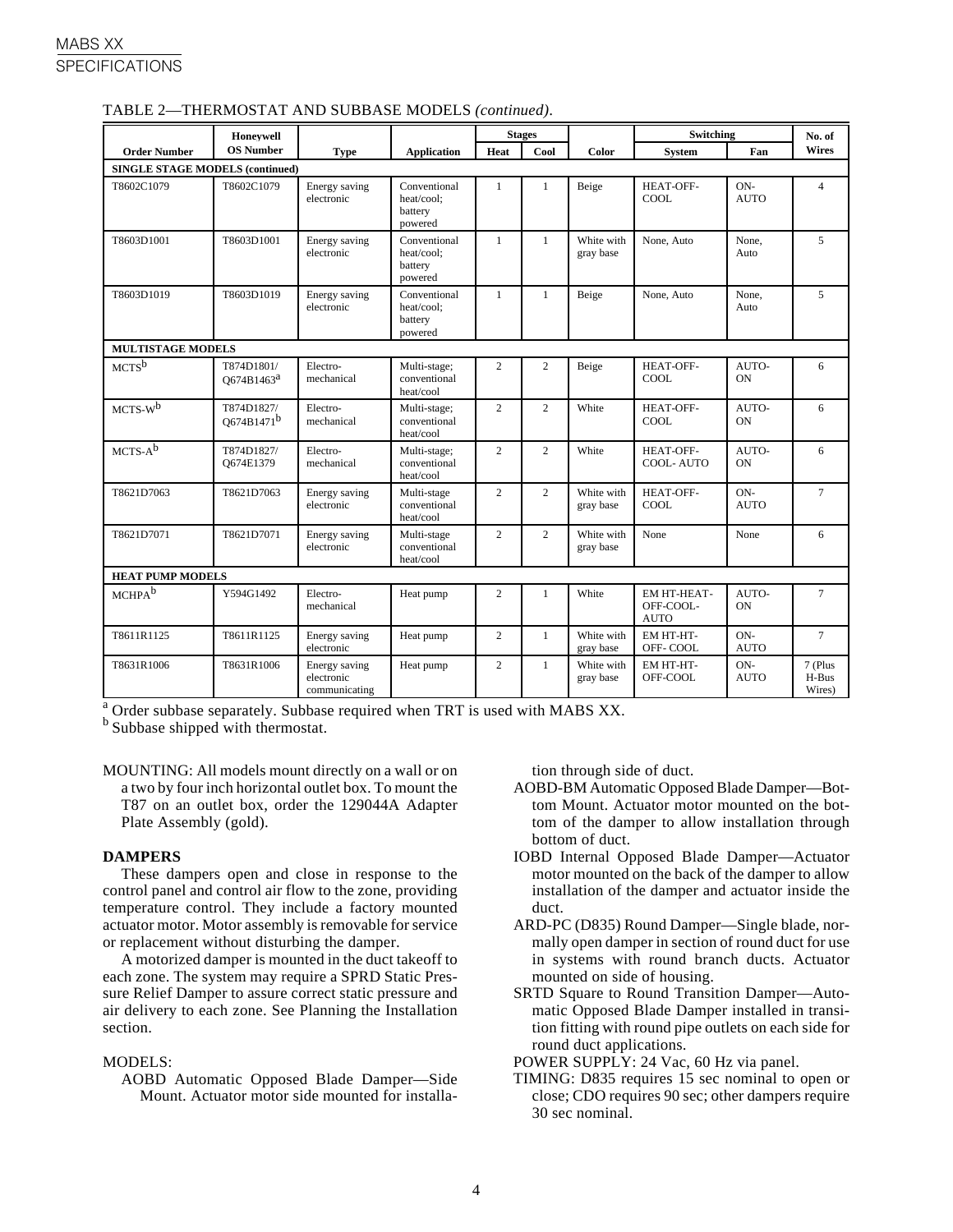ACCESSORIES:

- MARD Motorized Automatic Round Damper with ML6161 Autuator—single blade damper with spdt 2 position floating control actuator.
- ARDPO (D837) Round Damper: Normally closed, used for outdoor air intake, if desired.
- DPBT (L6008A) Remote Bulb Controller: Mounts in duct to sense discharge air temperature.
- MOBD Modulating Opposed Blade Damper: Requires spdt floating control with center off.
- R8800B1026 Relay: Spdt; 24 Vac coil; contacts rated 12A full load, 60A locked rotor, 1/2 hp at 120 Vac.
- SDCR SLAVE DAMPER CONTROL RELAY: Wiring panel and 4PDT relay for controlling up to 4 dampers from a single switch or thermostat.
- SPRD STATIC PRESSURE REGULATING DAMPER: Nonmotorized damper installs at end of duct run or in bypass zone to relieve excess static pressure.
- T6031C AQUASTAT CONTROLLER: Mounts in duct to sense discharge air temperature.
- TRANSFORMER: One required for each panel, plus the heating/cooling equipment transformer(s).Do not use equipment transformers.
- PMT-50N (AT87A1478): 120/240 Vac primary, 24 Vac secondary, 48 VA.
- PMT-40 (AT140D1046): 120/240 Vac primary, 24 Vac secondary, 40 VA.

### **Planning The Installation**

### **MABS XX APPLICATIONS**

MABS XX is a stand-alone system that controls twoposition zone dampers and heating/cooling equipment based on signals from individual zone thermostats. Each zone is programmed independently at the zone thermostat. Switch settings at the zone panel determine damper position when the thermostat is not calling. When used with auto changeover thermostats, the occupant of each zone can set the system and fan switches to AUTO and from then on be concerned only with the temperature setting.

The MABS XX is designed for applications where one or more zones may require heating while others may require cooling. Although any thermostat can call for either heating or cooling operation at any time, MABS XX panel logic assures that heating and cooling equipment will never operate simultaneously. MABS XX should be integrated with a Honeywell Trol-A-Temp economizer for free cooling. Contact Honeywell Trol-A-Temp for more information.

The system is used in constant volume systems with residential or light commercial heating and cooling equipment. Static pressure control is provided by a nonmotorized static pressure relief damper or by a motorized modulating damper with static pressure control switch that opens and closes with pressure changes in the duct. Either damper is usually installed in a duct leading to an uncontrolled space such as a hallway or foyer.

Some applications that are well-suited to the MABS XX include:

- Large homes with unusual temperature control requirements such as greenhouses or indoor pools.
- Small office buildings.
- Strip shopping malls.
- Schools.
- Buildings with heavy sun, computer equipment, interior/exterior or occupant loads in some zones. These zones will often require cooling, even in the winter.
- Buildings with zones that require maintenance of a particular temperature year round.
- Residences where auto changeover is desired for convenience.

### **ZONE PANEL SELECTION**

Zone panel selection is based on the type of heating/ cooling equipment and on the number of zones. See Table 1. Note that heat pumps with auxiliary heat and two stage equipment require a MHP panel in addition to the MABS XX.

If the building has more than one heating/cooling system, use separate zone control panels for each system. The systems should be wired completely independently.

#### **ZONE THERMOSTAT SELECTION**

The choice of thermostat for the MABS XX Zone System is fairly flexible. Some considerations are:

- A fuel saver thermostat offers the best combination of economy and comfort.
- A mixture of fuel saver and standard thermostats may be appropriate. Use fuel savers in zones where different control points are required at different times of day; use standard thermostats in zones where a constant control point is desired or that are used only occasionally.
- A system with multistage heating or cooling equipment or a heat pump requires a multistage or heat pump thermostat, respectively, in *each* zone.
- Each zone thermostat can have system and fan switching. An AUTO position on the system switch is not required, but it is particularly useful in zones that may require both heating and cooling at different times during the day. Electronic thermostats are available with system and fan switches built in; electromechanical thermostats use a separate subbase. See Table 2 to determine whether an additional subbase is required.

### **DAMPER SELECTION**

Motorized damper selection hinges on two factors actuator accessibility and duct size. Install motorized dampers where the actuator is accessible for service. Models are available for side or bottom insertion into existing rectangular ducts, for internal mounting as the ductwork is assembled, and for use with round takeoff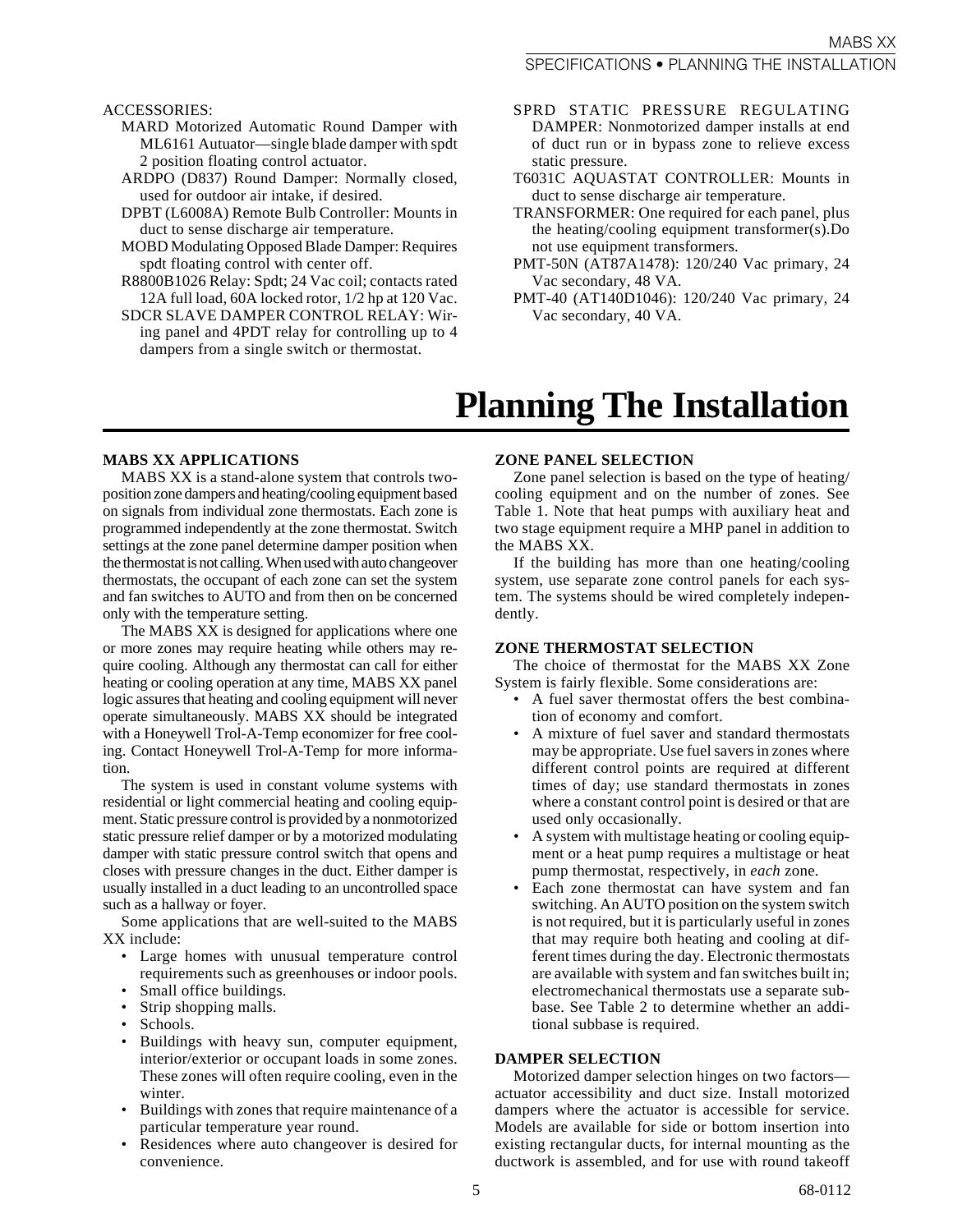ducts. The dampers can be mounted in any position, except side and internal mount models used in horizontal ducts must be mounted with the actuator towards the top of the duct to reduce operating friction and minimize dirt accumulation on the linkage.

For most applications, choose a damper the same nominal size as the duct. The dampers are sized 3/8 in. smaller than the duct so they will slip in easily and be less likely to bind. *Never* force a damper into an undersized duct, because the resulting pressure will cause the

**WHEN INSTALLING THIS SYSTEM…**

1. Read these instructions carefully. Failure to follow them could damage the components or cause a hazardous condition.

2. Check the ratings given in the instructions and on the components to make sure they are suitable for your application.

3. Installer must be a trained, experienced service technician.

4. After installation is complete, check out component operation as provided in these instructions.

### **LOCATION AND MOUNTING**

### **Zone Panel or Add-A-Zone Panel**

The zone panel and Add-A-Zone Panel(s) are mounted near the heating and air conditioning equipment. Although they can be mounted in any position, vertical mounting is recommended. Ambient temperatures at the selected location remain within minus 40° to 140° F [- 40° to 46° C] and relative humidity must remain below 95 percent noncondensing.

Before mounting, make sure the black strain relief bushings are installed in the wiring knockouts in the bottom of the case. Remove the relay board by popping it off the snap-on standoffs in the corners. See Fig. 1. Position the cabinet with the wiring knockouts on the bottom.

Surface-mount on a wall or panel with two No. 8 screws (obtained locally) through the mounting holes in the back of the cabinet. See Fig. 2. Use the cabinet as a template to mark the mounting holes. Mount with screw anchors (obtained locally) if mounting on plasterboard.

After mounting the cabinet, install the wiring board. With the relays at the top, line up the holes in the board with the pins in the cabinet and press down on the corners of the board until it pops into place. After installing the wiring board, make sure the relays are firmly seated on the board.

### **THERMOSTAT AND SUBBASE OR WALLPLATE**

Refer to installation instructions packed with the product. All Trol-A-Temp by Honeywell thermostat heat anticipator settings are factory set. There is no need to change the setting.

blades to bind. If necessary, two dampers can be installed back-to-back, or the width of the damper can be smaller than the width of the duct to allow some air to bypass the damper and flow into the zone even when the damper is closed.

If you use an internally mounted damper, install it just upstream of a register, or install the damper just ahead of a right angle to allow access for motor service. Generally, however, motorized dampers are installed close to the heating and cooling equipment. They can be installed in a divided plenum on a two-zone system.

### **Installation**

### **ZONE DAMPERS**

Refer to installation instructions packed with the product.

### **WIRING**

All wiring must comply with local codes and ordinances. Use 18 gauge, color-coded thermostat cable for all 24 Vac wiring. System wiring need not be in conduit unless required by local codes, but avoid running control wires close to other wires carrying heavy current loads.

### **TWO DAMPERS IN A ZONE**

Where two dampers are used in one zone, connect one damper to the appropriate zone damper terminals on the Zone Panel or the Add-A-Zone Panel. Connect the second damper in tandem to the first one. See Figs. 4 through 7. For more than two dampers per zone, use an SDCR Slave Damper Control Relay. See Accessories section.

### **FAN WIRING CONNECTIONS**

In heat pump and some electric heat systems, the heating fan must come on with the heating equipment. In other systems, the heating fan operates with a plenum fan control. The G terminal provides fan operation during the time delay and ventilation modes and on cooling. The GH terminal provides fan operation on heating in systems without a plenum fan control.

- Gas or oil heat: Wire the low speed (heating) fan through the plenum fan control. Connect the high speed (cooling) fan to the G terminal on the MABS XX Panel.
- Heat pumps and central electric heat: Connect the low speed (heating) fan to the GH terminal and the high speed (cooling) fan to the G terminal. Connect a single speed fan to GH and jumper GH to G.

Figs. 8 through 11 show typical wiring connections. However, for heating/cooling equipment connections, follow the appliance manufacturer instructions if available. In a multistage system or a heat pump with auxiliary heat, use the MCM as the thermostat equivalent.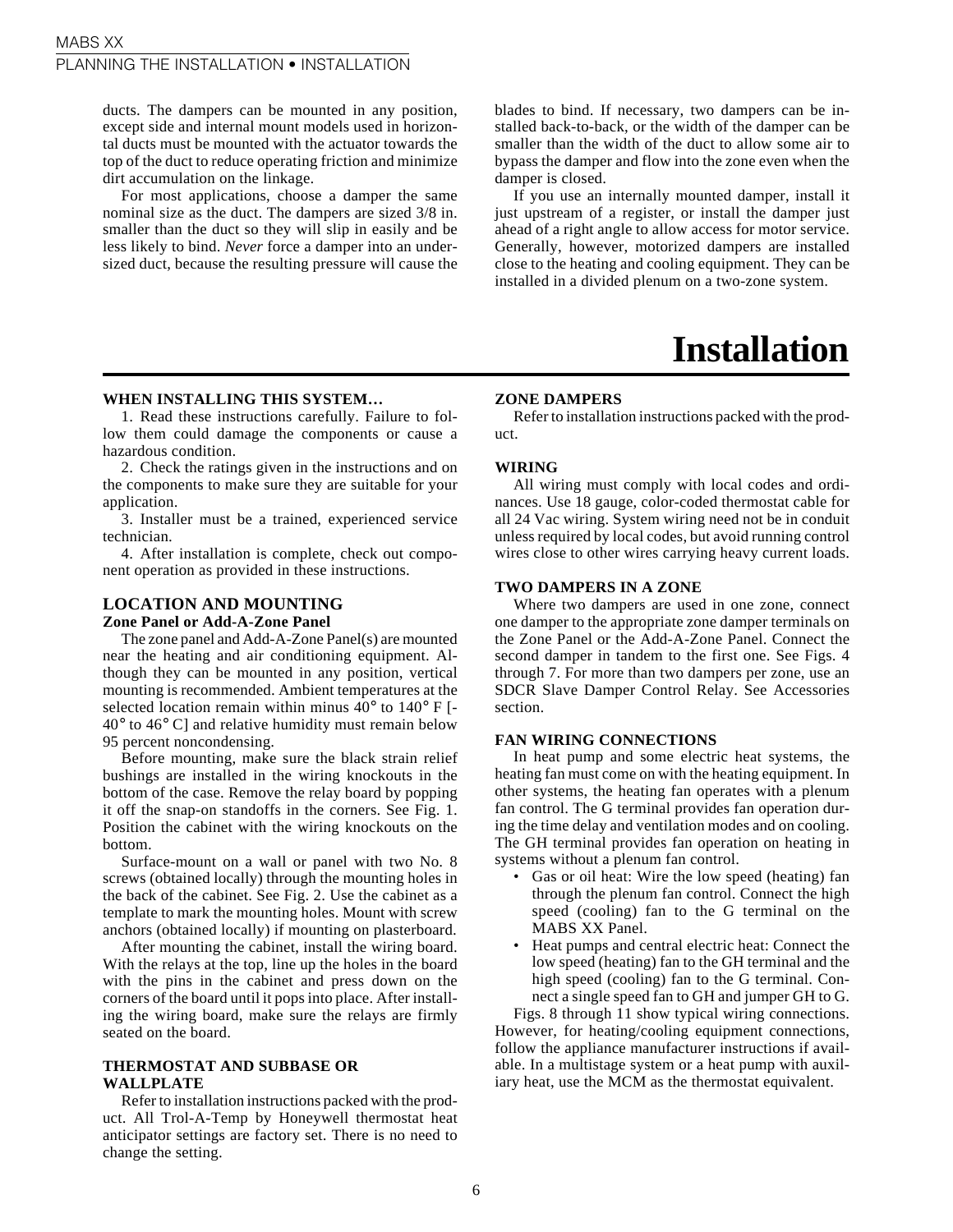

**Fig. 1—Remove the wiring board by gently lifting up each corner.**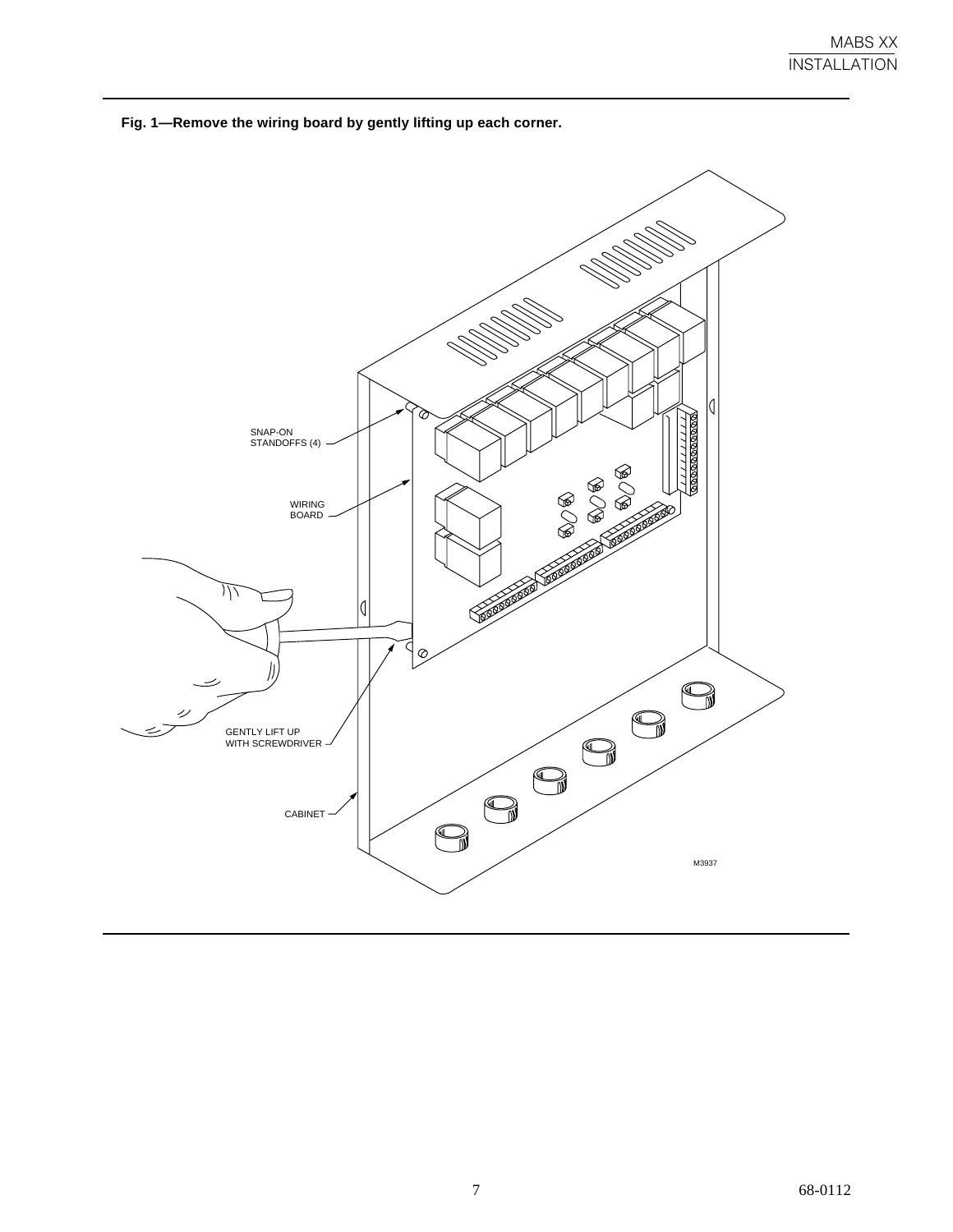

**Fig. 2—Internal view of zone panel showing locations of mounting holes.**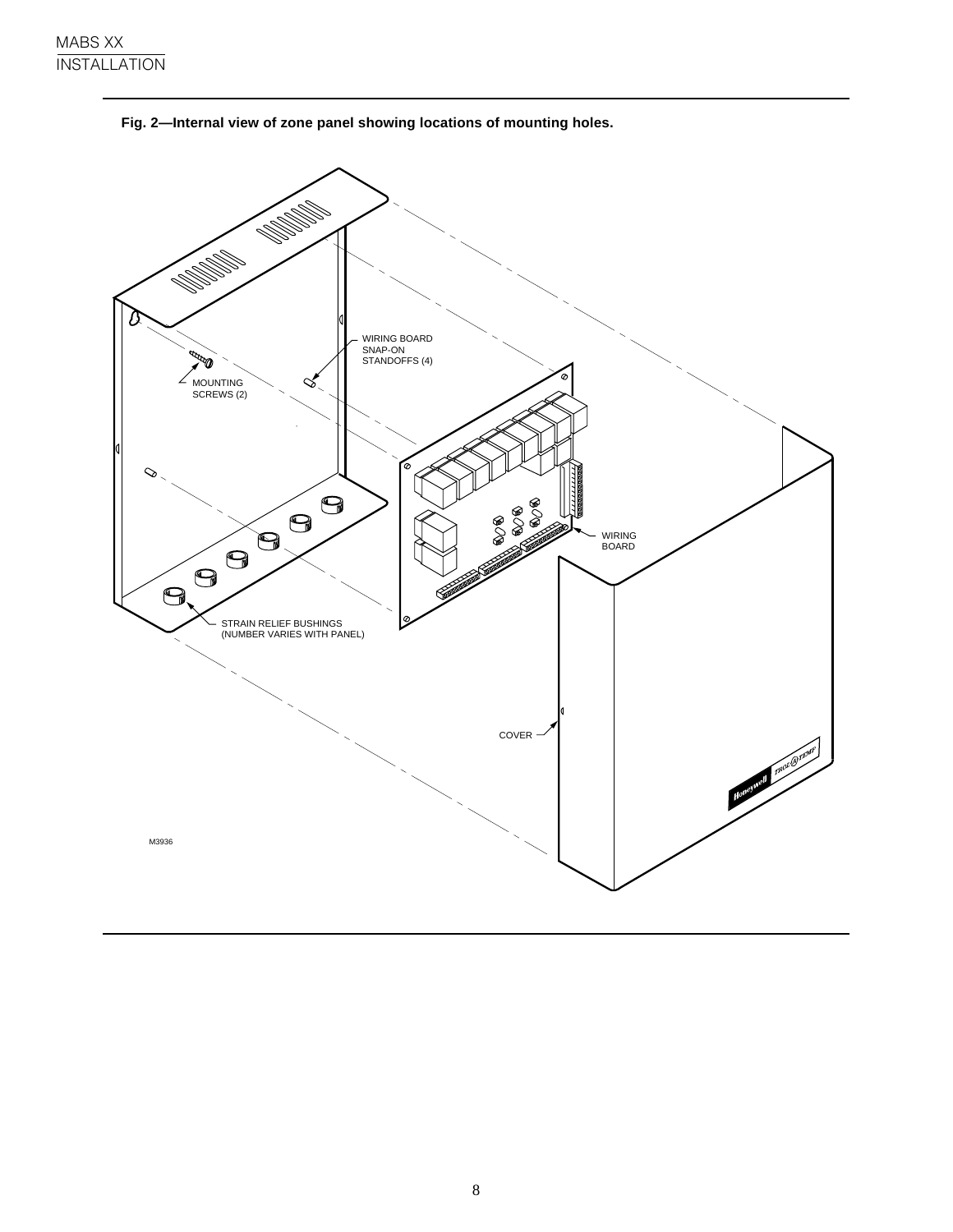

**Fig. 7—Damper wiring for single and tandem CDO-5 or MARD damper with ML6161 sactuator.**

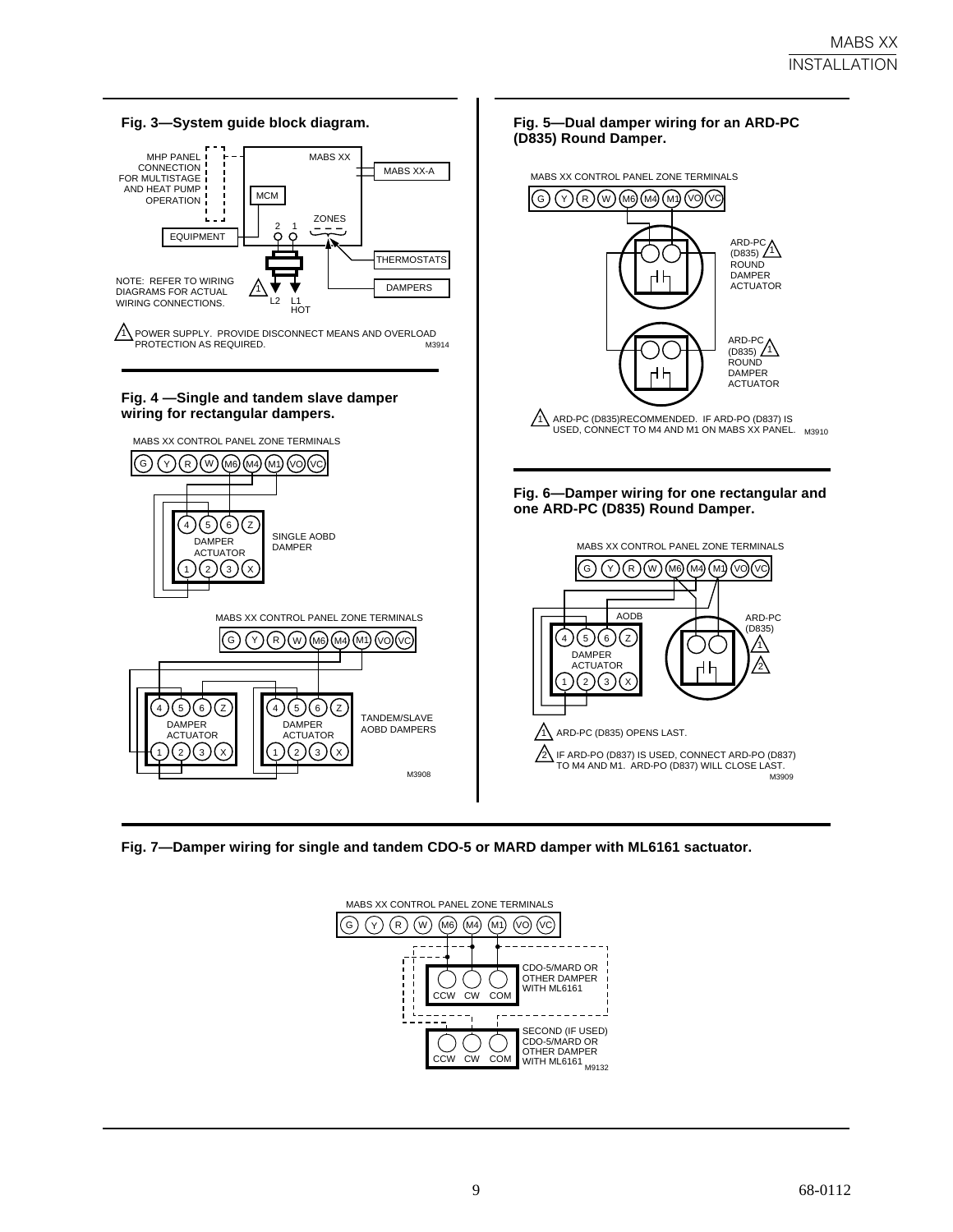### **Fig. 8—Typical connections for single and multispeed fan. SINGLE-STAGE, SINGLE-SPEED FAN** EQUIPMENT TERMINALS ON MCM  ${\mathbb R} \cap {\mathbb Q}$  (0)  ${\mathbb G}$  G) (6) 2 FAN ዮV **RELAY** 1 L1 HOT L2 **TWO STAGE, THREE-SPEED FAN EQUIPMENT/POWER TERMINALS ON MHP** MHP PANEL MEDIUM SPEED FAN RELAY EQUIPMENT ๛ ,<br>Gh2  $\sqrt{W^2}$ ৄ Gh1 LOW SPEED FAN RELAY E  $W$ र<br>वै .<br>G2 HIGH SPEED FAN RELAY  $\widetilde{\mathsf{G}}$ 1 2 Y2 Y1  $\circledR$   $\circledR$ NOTE: ANY G TERMINAL CAN BE JUMPERED TO ANY OTHER G TERMINAL. 1 ONLY ONE G TERMINAL WILL HAVE L2  $\overline{1}$ CONTINUITY TO IT AT ANY TIME. **HOT** 1\ POWER SUPPLY. PROVIDE DISCONNECT MEANS AND OVERLOAD<br>PROTECTION AS REQUIRED. 2\JUMPER G-Gh IF FAN ON WITH HEAT CALL IS REQUIRED. M3913

**Fig. 9—Typical MABS XX connections in a single-stage gas, oil or electric heating/electric cooling system with single equipment transformer.**



 $\sqrt{1}$  POWER SUPPLY. PROVIDE DISCONNECT MEANS AND OVERLOAD PROTECTION AS REQUIRED.

- $\Delta$ JUMPER G TO Gh FOR FAN OPERATION ON CALL FOR HEAT.
- SEPARATE HEAT COOL TRANSFORMERS MUST BE PROPERLY PHASED, WITH 0 VOLTS BETWEEN W AND G. M3907  $\mathbb{A}$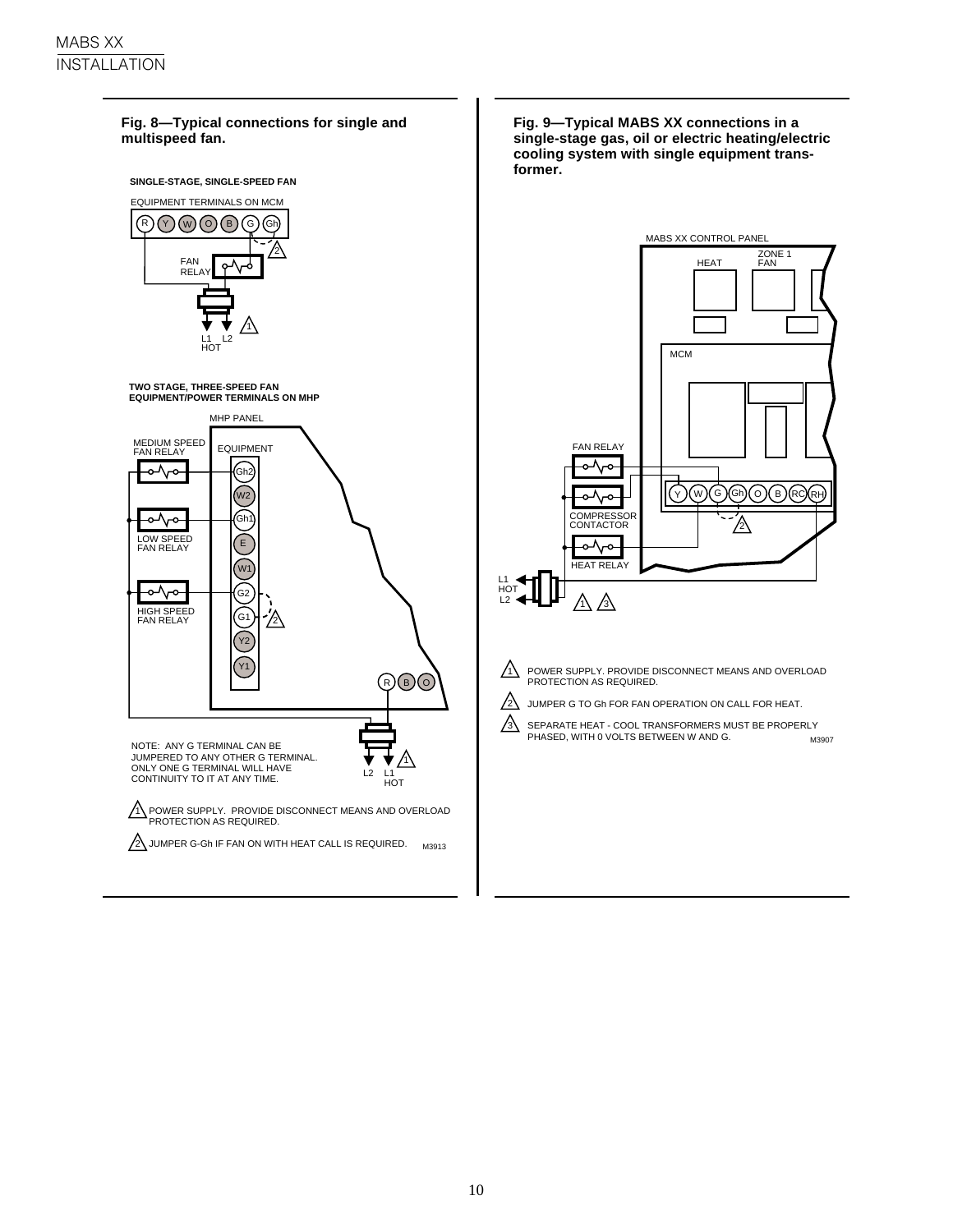

### **Fig. 10—Typical MABS XX connections in a heat pump system with auxiliary heat.**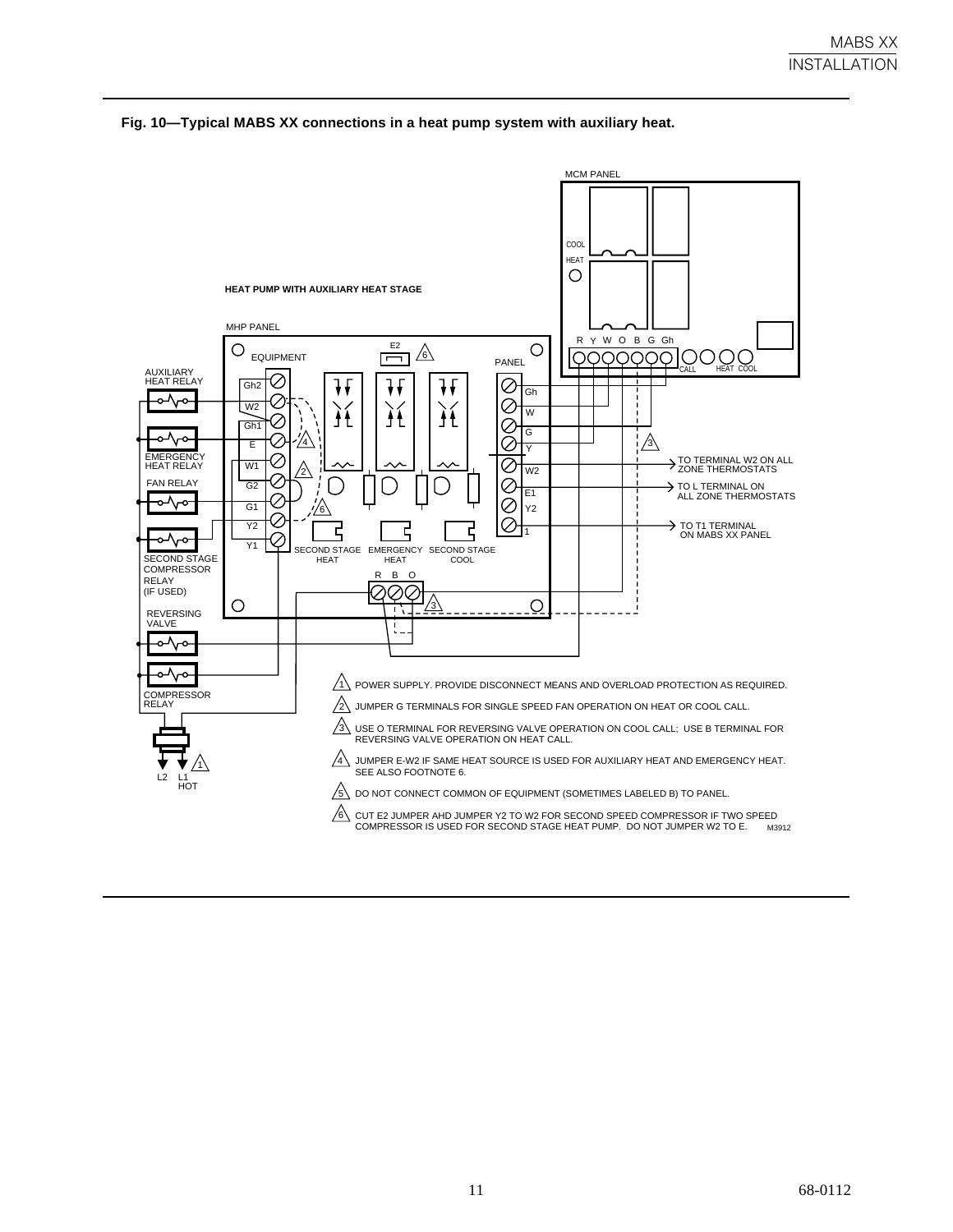

### **Fig. 11—Typical MABS XX connections in a two-stage heating/cooling system..**

### **Settings and Adjustments**

### **MABS XX AND MABS XX-A SWITCHES AND INDICATORS**

Set the switches on these panels to provide the desired system operation. Refer to the descriptions below and to the Operation section to determine to correct switch positions. The MHP Panel has no switches. The MCM Board in the MABS XX has three LEDs that indicate system operation.

| Panel              | <b>Switch</b>                        | <b>Effect On System</b>                                                                                                                                                                                                                                                                                                                                                        |
|--------------------|--------------------------------------|--------------------------------------------------------------------------------------------------------------------------------------------------------------------------------------------------------------------------------------------------------------------------------------------------------------------------------------------------------------------------------|
| <b>MCM</b>         | <b>RESET</b>                         | The reset button bypasses the time delays during checkout.                                                                                                                                                                                                                                                                                                                     |
| MABS XX, MABS XX-A | <b>DAMPER</b><br>OPEN/CLOSE          | Sets the zone damper position for the off cycle.<br>Set to OPEN to leave the damper open when no zone is calling for<br>heat or cool or for fan operation (default setting).<br>Set to CLOSED to close the damper when no zone is calling for<br>heat or cool. Use this setting for zones that would more often call<br>for cooling during the heating season, or the reverse. |
|                    | <b>FAN</b><br>SYSTEM/<br><b>ZONE</b> | For air distribution only; applies only when no zone is calling for heat<br>or cool, and when zone thermostat fan switch is set to ON, turning on<br>sytem fan.<br>Set to SYSTEM to circulate air through all zones with damper<br>OPEN/CLOSE switch set to OPEN (default setting).<br>Set to ZONE to circulate air only to zones with subbase fan switch<br>at ON.            |

| TABLE 3—SYSTEM SETUP SWITCHES ON MABS XX (MCM) AND MABS XX-A. |  |
|---------------------------------------------------------------|--|
|---------------------------------------------------------------|--|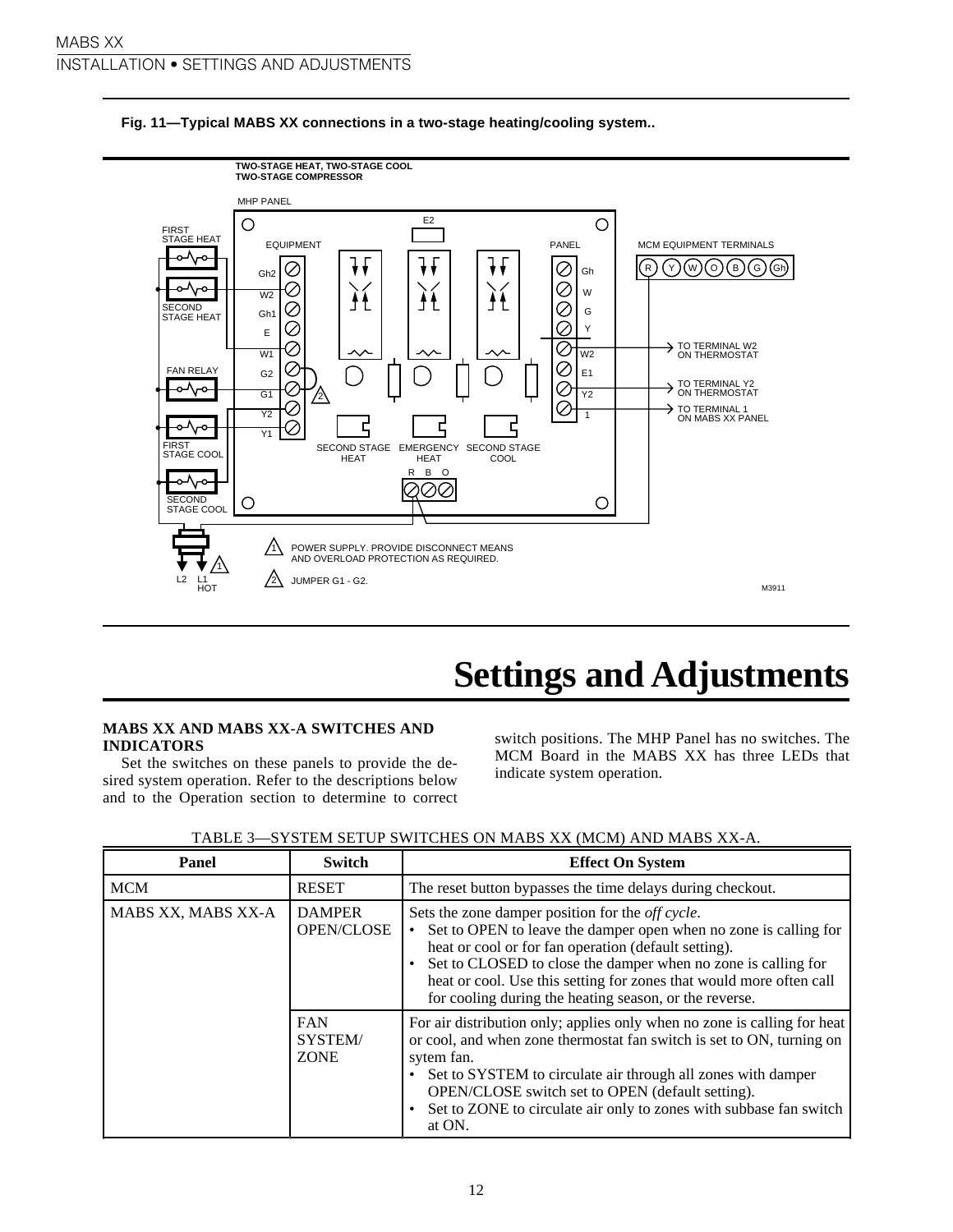



Fig. 13-MHP Panel with cover removed.

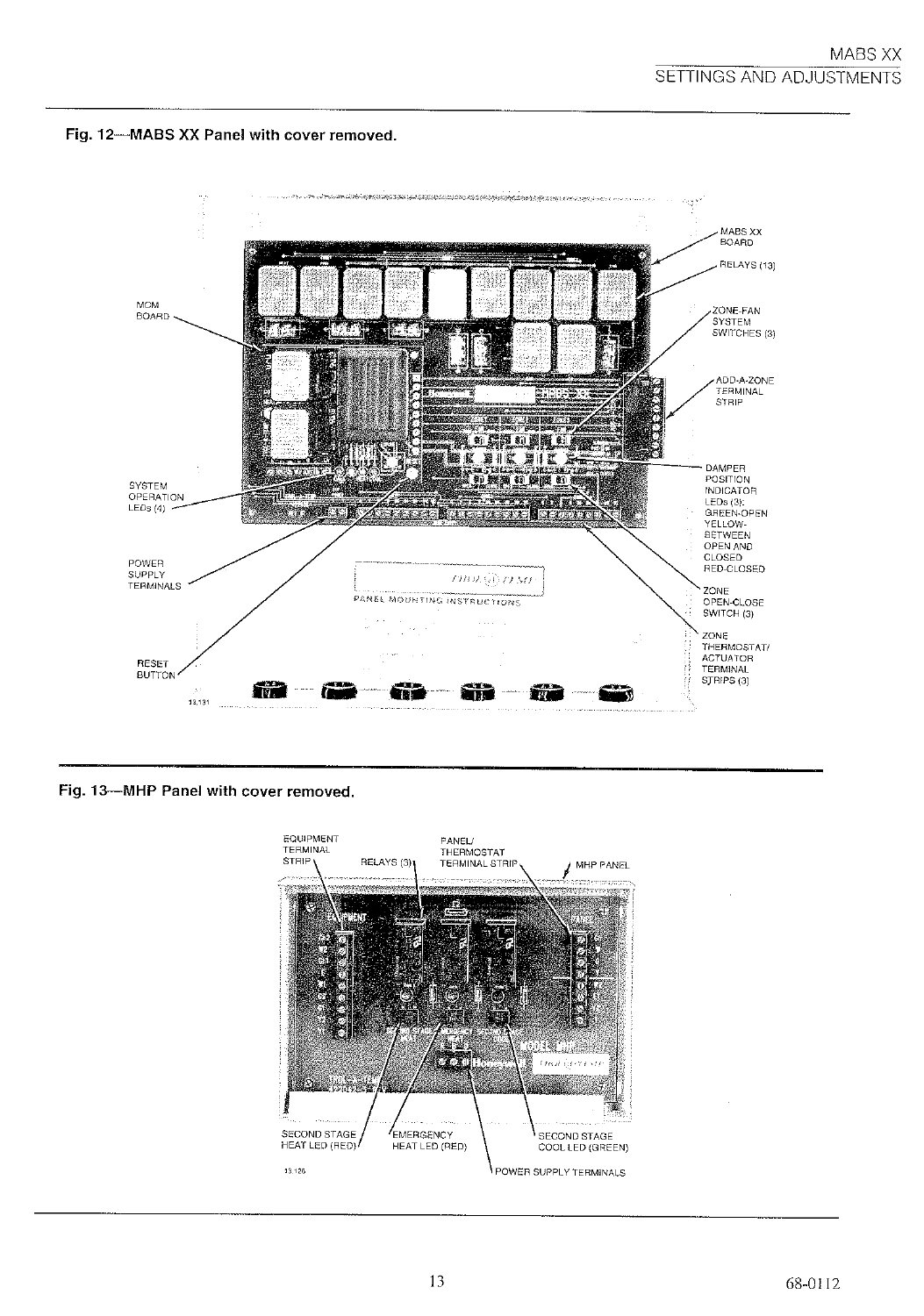### MABS XX SETTINGS AND ADJUSTMENTS • CHECKOUT

### **THERMOSTAT**

Select heat or cool system operation at each zone thermostat:

- HEAT: Thermostat calls for heat in response to temperature drop in the zone.
- COOL: Thermostat calls for cooling in response to temperature rise in the zone.
- OFF: Thermostat will not respond to any temperature changes. However, fan will operate the fan switch is set to ON.
- AUTO: Thermostat automatically switches between heating and cooling as needed.

Select fan operation at each zone thermostat:

- AUTO: The fan operates with the heating and cooling equipment as follows. If the fan is wired to GH, the fan goes on and off with the heating equipment. If the fan is wired to G, the fan goes on and off with the plenum fan switch in heating and with a call in cooling.
- ON: The fan runs continuously, even if the system switch on the thermostat is at OFF. Delivery of

ventilation air to a zone is dependent on the position of the ZONE/SYSTEM switch for this zone and the OPEN/CLOSE switch for each zone.

The fan can be set to run continuously from any zone thermostat that has a fan switch. When one or more zone fan switches are ON, the fan will run continuously until a zone calls for heat. If the fan is connected to G, the fan will go off until it is turned back on by the plenum fan switch. AUTO fan operation requires that *all* zone fan switches be set to AUTO.

### **ELECTROMECHANICAL THERMOSTAT ADJUSTMENTS Heat Anticipator**

The heat anticipator pointer should be set at 0.1A. The cooling anticipator is factory-set for three cycles per hour and cannot be changed.

**ELECTRONIC THERMOSTAT ADJUSTMENTS**

Refer to instructions provided with thermostat.

### **Checkout**

#### **BEFORE STARTING CHECKOUT**

Make sure the panel switches are set as desired. See Setting and Adjustment section. Before applying power to the panel, check the equipment connections. Make sure there is 24 Vac on the system equipment terminals RC and each wire from the equipment (W1, Y1, G1, etc.). If not, check for a missing wire.

If there is 48 Vac or more between W1 and G1 or any two equipment terminals, reverse the two heating control wires and try again.

Table 4 lists the LEDs provided on the panels and indicates their meaning. These LEDs are used throughout the checkout. Tables 5 through 7 list panel output terminal function. Table 8 summarizes the panel status checks.

Turn on power to the panel; the unit goes into TIMER mode and the fan operates for three minutes. The yellow LED should be on. To bypass the timer mode, press the RESET button.

### TABLE 4—INDICATOR LIGHTS ON PANELS.

| Panel                        | <b>Indicator</b>                                                           | <b>Meaning</b>                                                                   |
|------------------------------|----------------------------------------------------------------------------|----------------------------------------------------------------------------------|
| <b>MCM</b>                   | <b>Yellow LED</b><br><b>Red Heat LED</b><br>Green Cool LED<br>Red Call LED | Timer is in<br>operation.<br>Heat call.<br>Cool call.<br>Any call. <sup>a</sup>  |
| MABS XX,<br><b>MABS XX-A</b> | Damper position<br>LED:<br>Red<br>Yellow<br>Green                          | Damper is closed.<br>Damper is<br>between open and<br>closed.<br>Damper is open. |

<sup>a</sup>If the system uses more than one panel, check the CALL LED. If it and the RED LEDs are on and there is no call for heat, the panel transformers are out of phase. Reverse the transformer terminals at one transformer and recheck.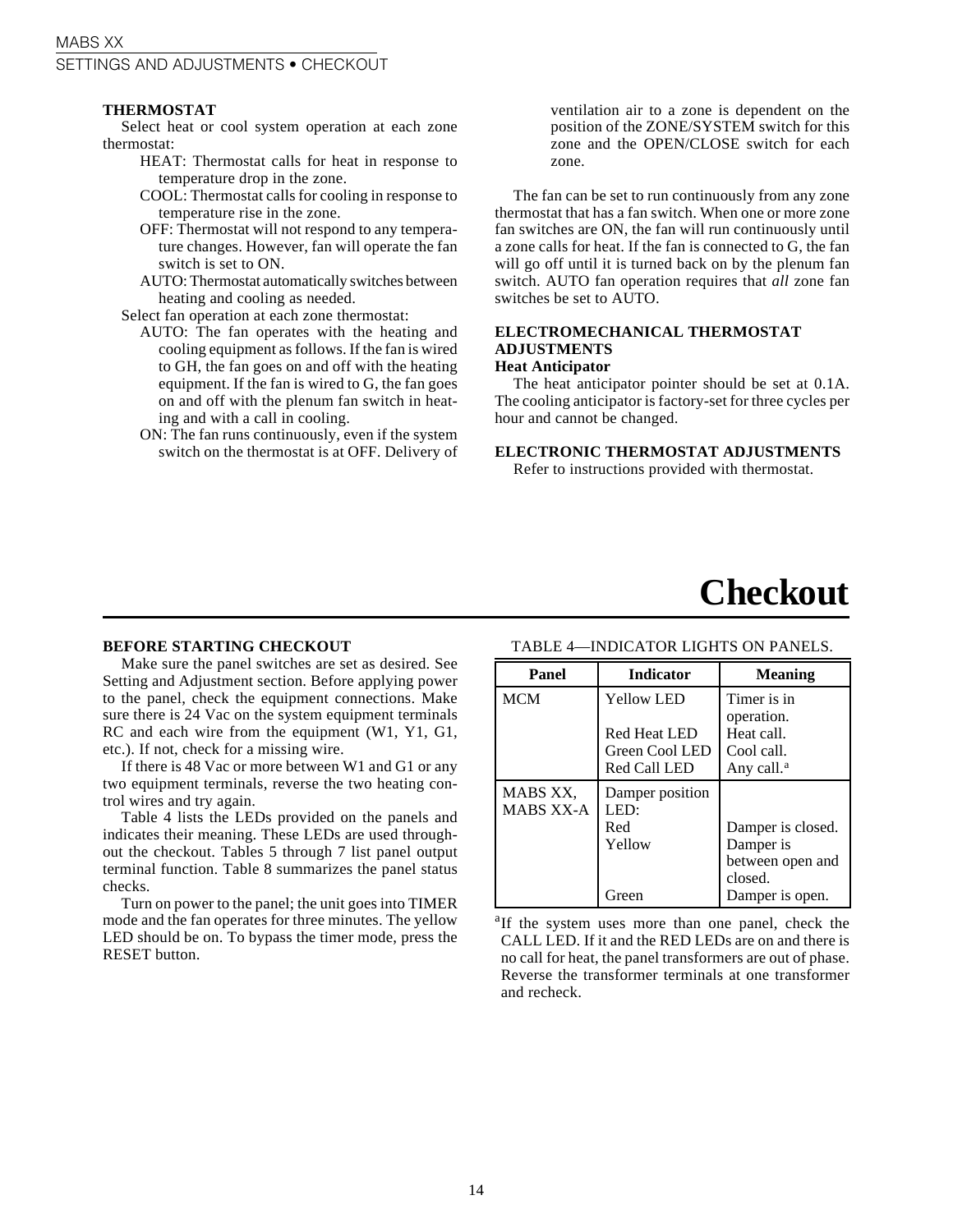| Terminal | <b>Function</b>                                                            |
|----------|----------------------------------------------------------------------------|
| R        | Equipment transformer power lead.                                          |
| Ω        | Closes to R to energize the reversing valve on a heat pump on a cool call. |
| B        | Closes to R to energize the reversing valve on a heat pump on a heat call. |
|          | Closes to R to turn on cooling.                                            |
| W        | Coses to R to turn on heating.                                             |
| G        | Closes to R for fan operation when Fan switch is ON or on a cool call.     |
| Gh       | Closes to R for low speed fan operation on a heat call.                    |

### TABLE 5—MCM PANEL OUTPUT TERMINAL FUNCTION.

TABLE 6—MHP PANEL OUTPUT TERMINAL FUNCTION.

| <b>Terminal</b> | <b>Function</b>                                                                                                                                                                                      |
|-----------------|------------------------------------------------------------------------------------------------------------------------------------------------------------------------------------------------------|
| R               | Equipment transformer power lead. Provides tie point to MCM.                                                                                                                                         |
| $\Omega$        | Tie point for O terminal on MCM.                                                                                                                                                                     |
| B               | Tie point for B terminal on MCM.                                                                                                                                                                     |
| E               | Closes to W if E1 control from Emergency Heat switch is on and any zone calls for heat.                                                                                                              |
| Y1              | Closes to Y when first stage of cooling calls.                                                                                                                                                       |
| Y2              | Closes to Y when any zone calls for cooling and the Y2 control is energized.                                                                                                                         |
| W <sub>1</sub>  | Closes to W when first stage of heating calls.                                                                                                                                                       |
| W <sub>2</sub>  | If first stage of heating is calling, closes to W when second stage of heating calls via W2 control.                                                                                                 |
| G1              | Closes to G for first speed fan operation when any fan switch is On or when first stage cooling<br>calls.                                                                                            |
| G2              | Closes to G to energize second speed fan when the second stage cool calls. If two stage thermostats<br>are used with a single speed fan, G2 and G1 must be jumpered because G1 breaks when G2 makes. |
| G <sub>h1</sub> | Closes to Gh for low speed fan operation when first stage heating calls. Gh1 breaks when Gh2<br>makes.                                                                                               |
| Gh <sub>2</sub> | Closes to R to energize higher speed fan when second stage heating calls. Gh1 breaks when Gh2<br>makes.                                                                                              |

### TABLE 7—MHP PANEL SIDE CONTROL TERMINAL FUNCTIONS.

| <b>Terminal</b> | <b>Function</b>                                                                                                                      |
|-----------------|--------------------------------------------------------------------------------------------------------------------------------------|
| W <sub>2</sub>  | Second-stage heat call control terminal.                                                                                             |
| E1              | Emergency heat mode control terminal. System must be manually switched to emergency heat; it is<br>not energized on a call for heat. |
| Y2              | Second-stage cool call control terminal.                                                                                             |
|                 | System transformer terminal.                                                                                                         |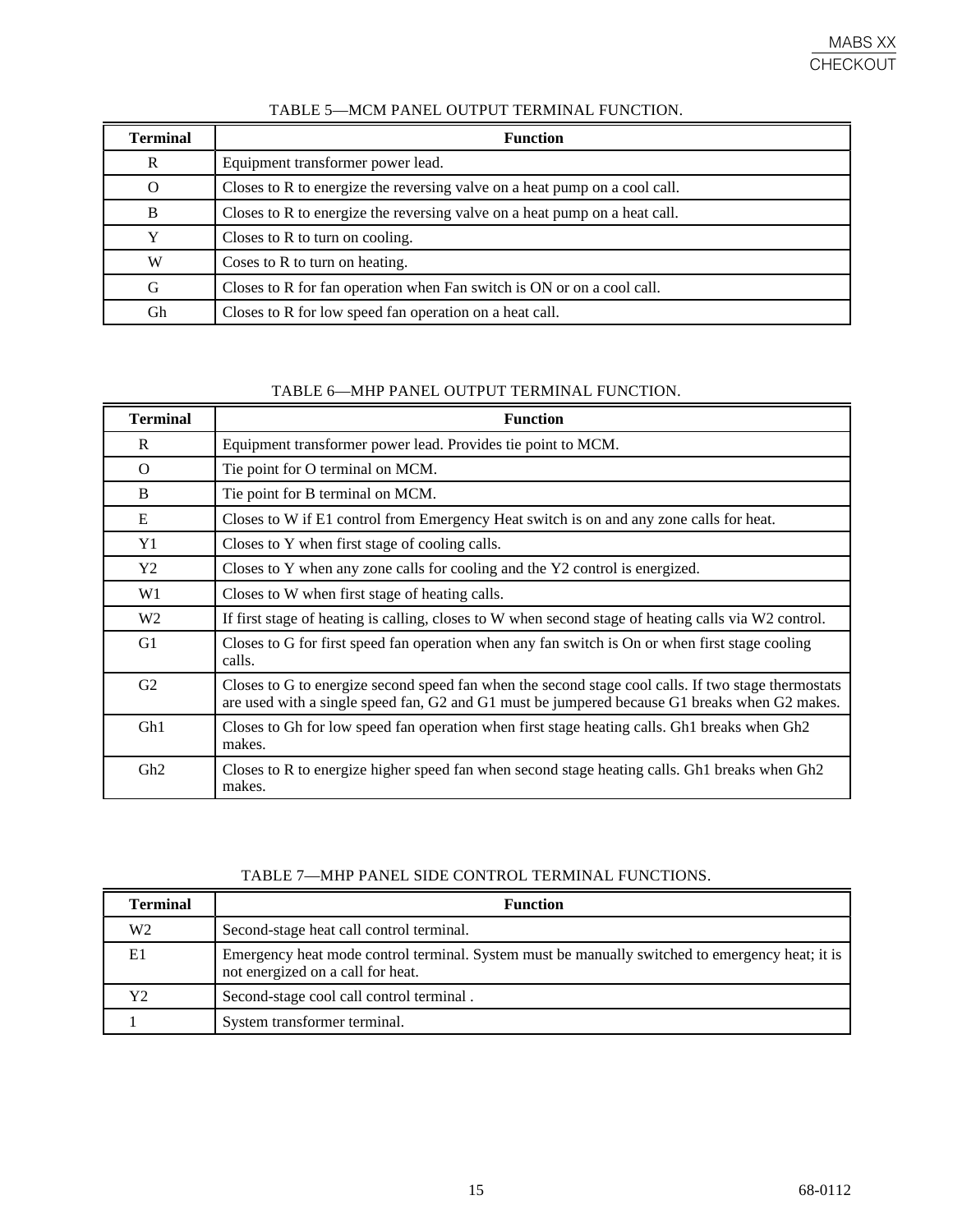| <b>Check At</b>      |            | <b>Check For 24 Vac Across Terminals:</b> | <b>Status</b>                                      |
|----------------------|------------|-------------------------------------------|----------------------------------------------------|
| Each zone on MABS XX | l and      |                                           | Voltage source to all zones.                       |
|                      | $M1$ and : | R                                         | Voltage to thermostat.                             |
|                      |            | Y                                         | Cool call. $a$                                     |
|                      |            | G                                         | Fan call. <sup>a</sup>                             |
|                      |            | W                                         | Heat call. <sup>a</sup>                            |
|                      |            | M <sub>4</sub>                            | Open damper for zone being checked. <sup>b</sup>   |
|                      |            | M6                                        | Closed damper for zone being checked. <sup>b</sup> |

TABLE 8—MABS XX PANEL STATUS CHECK SUMMARY.

<sup>a</sup> If the system is responding in the opposite mode, then this voltage indicates a call from another zone rather than just this zone.

b Both voltages exist during damper motion.

### **CHECK ZONE DAMPER OPERATION**

NOTE: Allow 30 seconds for dampers to open or close fully.

#### **Check Idle Condition**

1. Before setting any zone to call, verify damper wiring by moving the slide switches in each zone between open (O) and close (C). Only that zone should open and close. If two slave dampers chase each other or do not move when they should, they are probably miswired. See Wiring section.

2. Chose a zone with the panel FAN switch in SYS-TEM. Set the zone subbase switch to FAN ON. The fan will turn on and the calling zone will open, if it was closed. No other damper will change.

3. Choose a zone with the panel FAN switch in ZONE. Set the zone subbase switch to FAN ON. The fan will turn on and the calling zone will open, if it was closed. All other zone dampers will close, unless their thermostat subbase FAN switch is ON.

#### **Check Zone Operation**

1. Set all thermostat sytem switches to HEAT or AUTO and the temperature setting  $10^{\circ}$  F [6 $^{\circ}$  C] below room temperature. Set all thermostat fan switches to AUTO.

2. Check the SPRD damper, if used, when different numbers of zone dampers are open. With all zone dampers open, the SPRD should be closed. As each zone damper closes, the SPRD should be open slightly. When only one zone damper is open, the SPRD should be almost fully open.

3. Choose a zone with the FAN SYSTEM/ZONE switch at SYSTEM. Set the fan switch to ON. the fan should come on; the zone damper in the zone calling for fan should be open; other zone dampers should not move. Wait 30 seconds for the damper to open, then check it by placing your hand in front of the register.

4. Repeat step 3 at all zones where the FAN SYS-

#### TEM/ZONE switch is at SYSTEM.

5. Choose a zone with the FAN SYSTEM/ZONE switch at ZONE. Set the fan switch to ON. The fan should come on; the zone dampers in the zones calling for continuous fan should be open; all other dampers should close.

6. Repeat step 5 at all zones where the FAN SYS-TEM/ZONE switch is at ZONE.

7. Return all thermostat fan switches to AUTO. Fan should go off and all dampers should return to the position set on the DAMPER OPEN/CLOSE switch.

### **CHECK HEATING/COOLING SYSTEM OPERA-TION USING PANEL LEDS**

Call for heat from any zone. The Red HEAT LED will light and the heat will turn on. The fan will delay slightly, then start in response to the plenum switch. The calling zone damper will open, if it was closed, and all other non-heat calling zones will close.

Call for cool from another zone. System operation will not change. Leave the heat and cool calls on and call for heat in another zone. That zone damper will reopen. After all heat calls are satisfied, the Red HEAT LED will turn off and the TIMER mode and Yellow TIMER LED will turn on. The fan will continue to run during the timer period. At the end of the timer period, the fan and the Yellow TIMER LED will go off.

The Green COOL LED will come on and the compressor and fan will start to satisfy the cool call. That zone damper will open, if its slide switch was at Close, and all others will close. Call for heat in another zone. System operation will not change.

Leave the cool and heat calls on and call for cool in another zone. That zone damper will open. When all cool calls are satisfied, the Green COOL LED will turn off, and the TIMER mode and Yellow TIMER LED will operate. At the end of the time delay the fan will turn off and the Yellow TIMER LED will turn off. The heat call will be accepted at this time.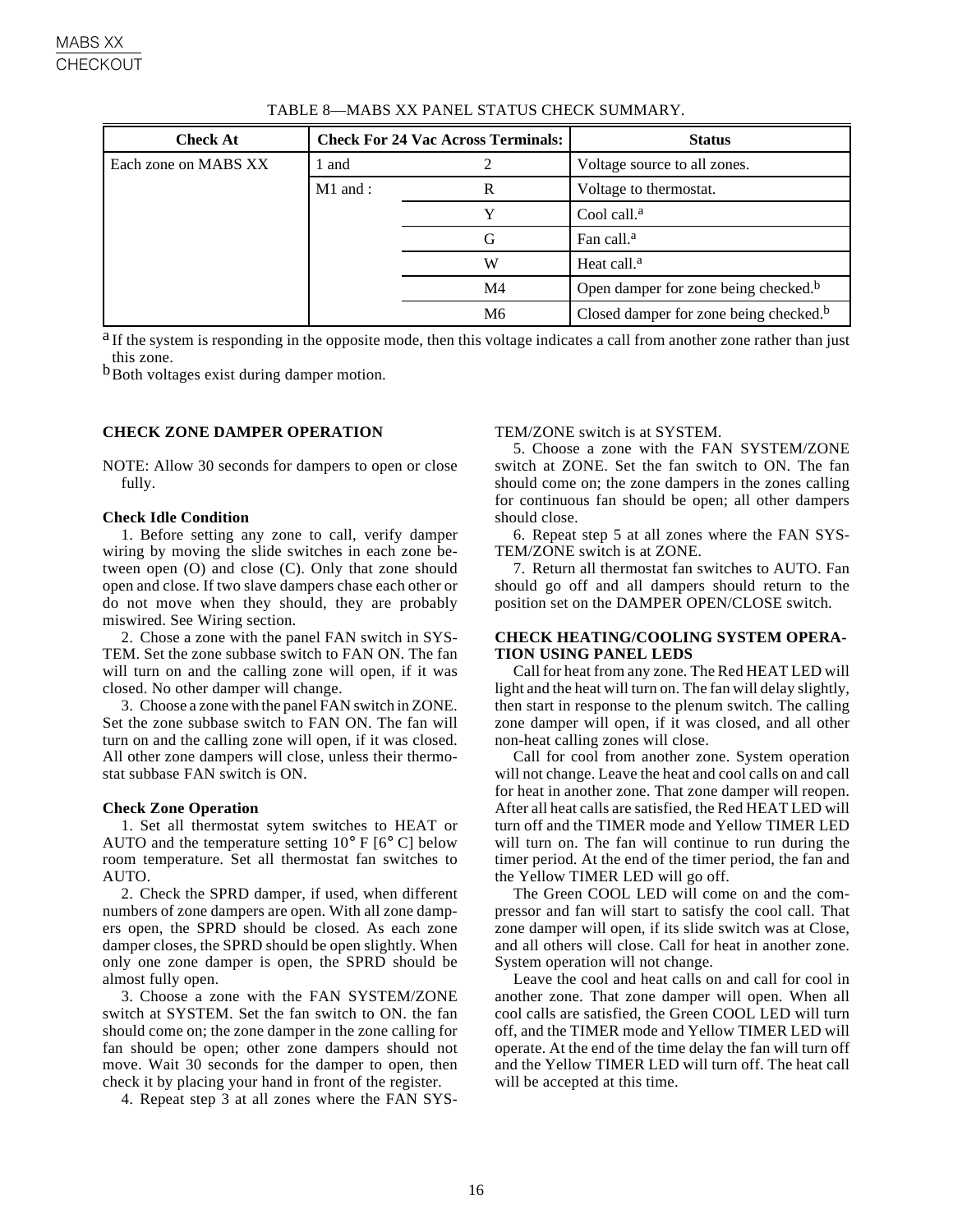### **CHECK HEATING OPERATION FROM ZONE THERMOSTAT**



### **HEAT PUMP INSTALLATIONS:**

- 1. Do not operate heat pump equipment if the outdoor temperature is below the minimum temperature specified by the heat pump manufacturer. Refer to instructions provided with heat pump equipment.
- 2. Refer to heat pump manufacturer recommendations on time delay requirements when checking each zone thermostat.

1. Move heating set point lever (some thermostats use one lever for both heating and cooling) on one zone thermostat  $10^{\circ}$  F [6<sup>o</sup> C] above room temperature to call for heat.

2. After 30 seconds, check for warm air at register.

3. Move heating set point lever on zone thermostat 10° F [6° C] below room temperature to end call for heat. Heating equipment will stop; fan will continue to run for three minutes to purge ductwork unless time delay has been bypassed. If time delay has not been bypassed, air flow at the register should stop after 30 seconds if DAMPER OPEN/CLOSE switch on panel is at CLOSE, after three minutes if DAMPER OPEN/CLOSE switch on panel is at OPEN.

4. *Heat pumps only:* Set thermostat system switch to EM. HT. To call for heat, set thermostat heating set point lever 10° F [6° C] above room temperature. Emergency

heat equipment and fan should start. Damper should open. Compressor should remain off.

5. Repeat steps 1 through 4 for each zone thermostat.

### **CHECK COOLING OPERATION FROM ZONE THERMOSTAT**

### *CAUTION !*

- 1. Do not operate cooling equipment if outdoor temperature is below  $50^{\circ}$  F  $[10^{\circ}$  C]. Refer to manufacturer recommendations.
- 2. Refer to cooling equipment manufacturer recommendations for time delays when checking each zone thermostat.

1. Set all thermostat system switches to COOL or AUTO and fan switches to AUTO.

2. After fan stops, set cooling set point lever (some thermostats use one lever for both heating and cooling) on one zone thermostat  $10^{\circ}$  F [6<sup>o</sup> C] below room temperature to call for cooling.

3. After 30 seconds, check for cool air at register.

4. Move cooling set point lever on zone thermostat 10° F [6° C] above room temperature to end call for cooling. Cooling equipment will stop; fan will continue to run for three minutes to purge ductwork unless time delay has been bypassed. If time delay is not bypassed, air flow at register should stop after 30 seconds if DAMPER OPEN/CLOSE switch on panel is at CLOSE; after three minutes if DAMPER OPEN/CLOSE switch on panel is at OPEN.

5. Repeat steps 2 through 4 for each zone thermostat.

### **Operation**

In the MABS XX System, each zone thermostat independently controls heating or cooling operation for that zone. A switching subbase is recommended for each zone. The MABS XX Panel operates the heating and cooling equipment and the zone dampers based on signals from the zone thermostats. The panel ensures that the furnace and air conditioner never operate simultaneously, and it also provides a time delay between equipment cycles during which the fan operates at high speed to purge conditioned air from the duct.

The MABS XX Panel can control two or three zones heated by a conventional gas, oil or central electric single stage furnace and single stage compressor cooling. To control two stage equipment or heat pumps, a separate MHP panel must be added. In addition, two stage or heat pump, as appropriate, thermostats must be used in all zones.

For more than three zones, up to ten MABS XX-A Panels can be added. Each MABS XX-A Add-A-Zone Panel controls three additional zones. The Add-A-Zone panels are similar to MABS XX Panels, but they do not have the board that interfaces with the heating and cooling equipment, called the MCM board.

The MCM includes a *reset switch*, which bypasses the built-in 3 minute time delay, and three indicator lights:

*Red Heat LED*—Heating equipment is operating.

*Green Cool LED—*Cooling equipment is operating.

- *Yellow—*The timer is operating, as is the high speed fan.
- *Red Call LED*—Equipment is operating and provides panel out-of-phase indicator.

Switches on the MABS XX and MABS XX-A Panels set each zone to *SYSTEM* or *ZONE*, which determines damper position when there is no heat or cool call and the zone thermostat fan switch is at ON, and damper OPEN-CLOSE, which determines the damper position when the system is in standby. An indicator light for each zone shows damper positions:

*Red*—Damper is closed.

*Green*—Damper is open.

*Yellow*—Damper is between open and closed.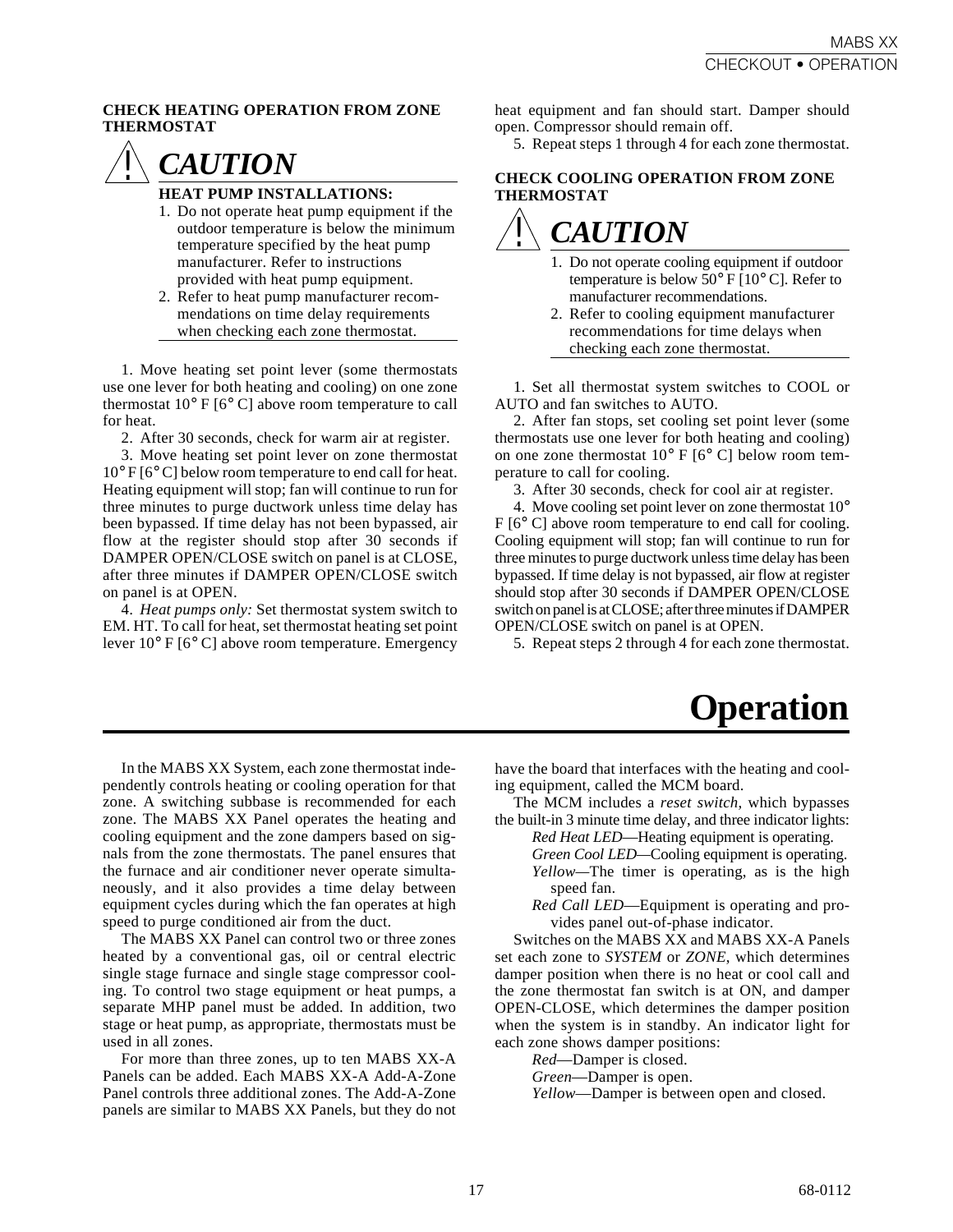*Fan operation in heat*: Whether the heating fan is operated through the panel or by a plenum switch is determined by the fan wiring. When the low speed fan is connected to GH, the fan will come on with the heating equipment. When it is connected to a plenum fan control and G on the panel, the fan will come on when the plenum fan control makes. To obtain fan on in heat operation with a single speed fan, the fan must be connected to GH and G-GH must be jumpered.

System operation can be summarized in five levels, as follows:

Level 0: SYSTEM IDLE. Exit: To any level. No heat or cool call. Subbase fan switches: All at AUTO. Equipment: Idle. Dampers: Open if zone switch is at OPEN, closed if at CLOSE. Level 1: SYSTEM VENTILATION. Exit: To any level. No heat or cool call. Subbase fan switches: A ZONE subbase fan switch is ON with its panel fan switch in SYSTEM. Equipment: Fan on. Damper in zone with fan ON: Open. Dampers in all other zones: Open if zone switch is at OPEN, closed if at CLOSE. Level 2: ZONE VENTILATION. Exit: To any level. No heat or cool call.

Subbase fan switches: A SYSTEM subbase fan switch is ON.

Equipment: Fan on.

- Damper in zone with fan ON: Open.
- Dampers in other zones: Closed, unless the subbase fan switch is ON.
- Level 3: HEAT OR COOL CALL FROM ANY ZONE.
	- Exit: Only via timer. Cannot switch to other call without going through timer sequence and initiating one minute bias for other call.
	- HEAT CALL (*maximum time 20 minutes)*:
	- Equipment: Heat on. The Gh terminal can run the fan, if wired, instead of the plenum switch. If Gh is not used and a heat call occurs during a fan call, the fan will turn off until the plenum comes up to temperature.
	- Damper: Open in zone(s) calling for heat, closed in all others.
	- COOL CALL (*maximum time 20 minutes)*:
	- Equipment: Compressor and fan on.
	- Damper: Open in zone(s) calling for cooling, closed in all others.

TIMER:

- Exit: To any level.
- Timer mode: Time delay after any Level 3 call is satisfied or at any power restoration. Mode opposite to calling mode prior to exit has priority for one minute.
- Equipment: Fan on.
- Dampers: Open if zone switch is at OPEN, closed if at CLOSED.

## **Troubleshooting**

### **CHECK EQUIPMENT WIRING TO MCM AND MHP**

- 1. Check for voltage between R and equipment terminals.
	- If there is no voltage, check for loose or broken R wire.
	- If there is voltage only between R and one equipment wire, that equipment wire and the R wire are probably reversed.
- 2. Check voltage between G and W.
	- If voltage is over 48 Vac, reverse the two furnace connections.
	- If voltage is 24-27 Vac, reverse the heating equipment and primary leads.

### **CHECK MABS XX DAMPER WIRING**

1. Perform damper checkout if necessary.

2. Check voltage between Trans 1 and Trans 2. If voltage is below 20 Vac, check for a short in a damper wire by disconnecting the M1 of each zone.

3. If dampers do not move, make sure the 2-5 jumper on the AOBD Damper is in place and that tandem slave wiring matches Fig. 4.

4. If dampers chase each other or continue to rotate, check the tandem/slave wiring. See Fig. 4. Make sure AOBD Dampers are not wired in parallel. Check for a short between T4 and T6.

### **CHECK MCM AND MABS XX CONTROL WIRING IF ADD-A-ZONE IS USED**

- 1. Check for correct phasing if an Add-A-Zone Panel is used.
- 2. If a heat or cool call is not honored when there is no opposite call:
	- Check with a voltmeter or 24V trouble light to verify voltage on W or Y of zone to M1 of zone. This is the thermostat call.
	- Verify zero volts between M1 and the Add-A-Zone terminal block no. 4 (cool call) or no. 2 (heat call). If voltage is over 3 Vac, the MCM module is not connected, or is shorted or damaged.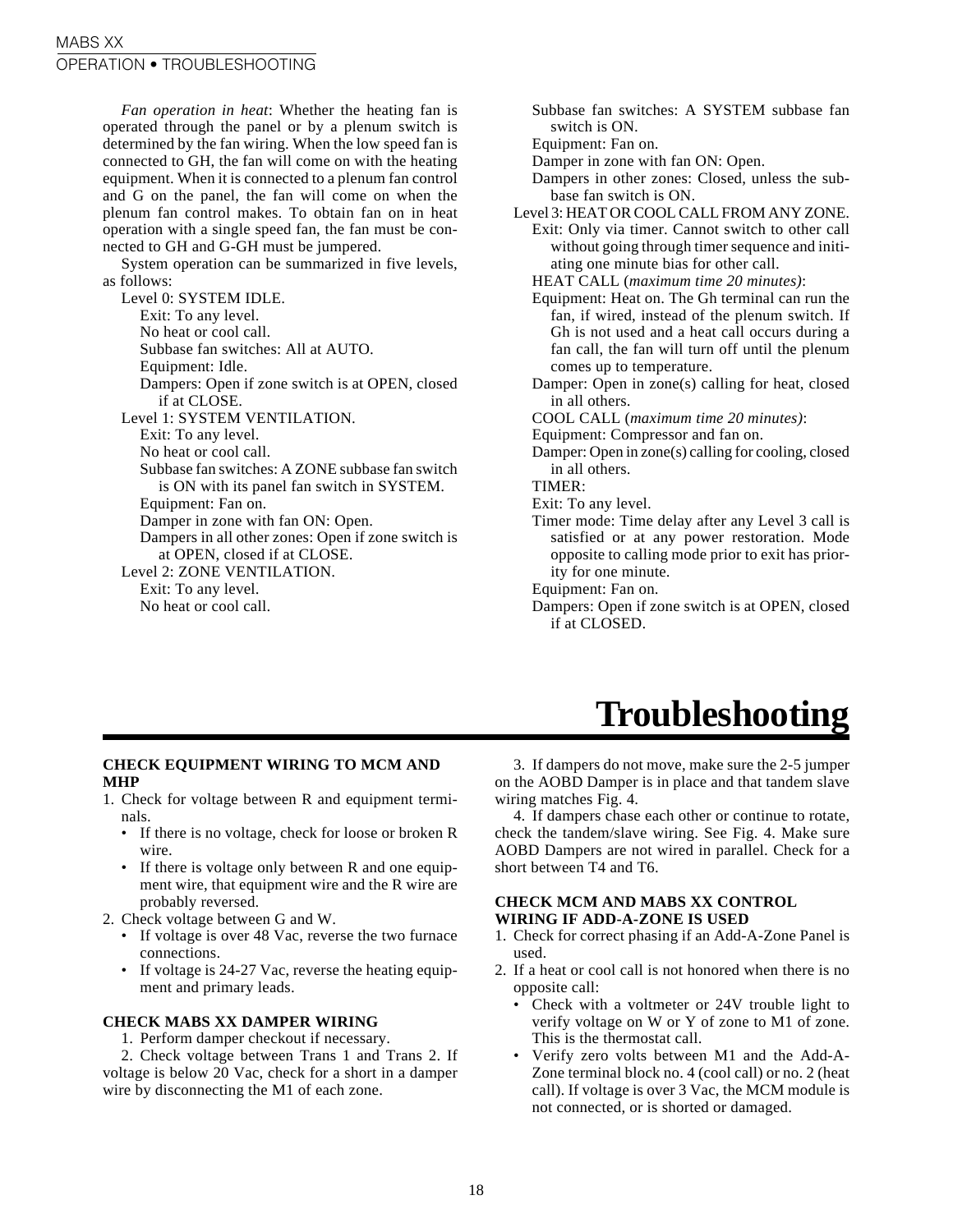- Verify 24V (open circuit, 27 Vac) between R of zone and Add-A-Zone terminal block no. 5 (cool call) or no. 3 (heat call). If no voltage the zone relay for that zone has a bad contact.
- 3. If more than one zone heat or cool call is not honored when there is no opposite call, check the Mode relay on the MCM as follows:
	- Touch a jumper to the mode point on the Add-A-Zone terminal block (no. 5 for cool, no. 3 for heat)

and no. 1 on the terminal block. If the MODE light goes on but the relay does not click, the MCM is properly set in its socket and the opposite mode relay contact is OK, but the mode relay is damaged. If the MODE light does not light and the relay does not click, either the MCM is not connected properly or the opposite mode relay contact is bad.

4. If the fan runs in Auto mode, but not on either fan override, the MCM board is not seated properly.